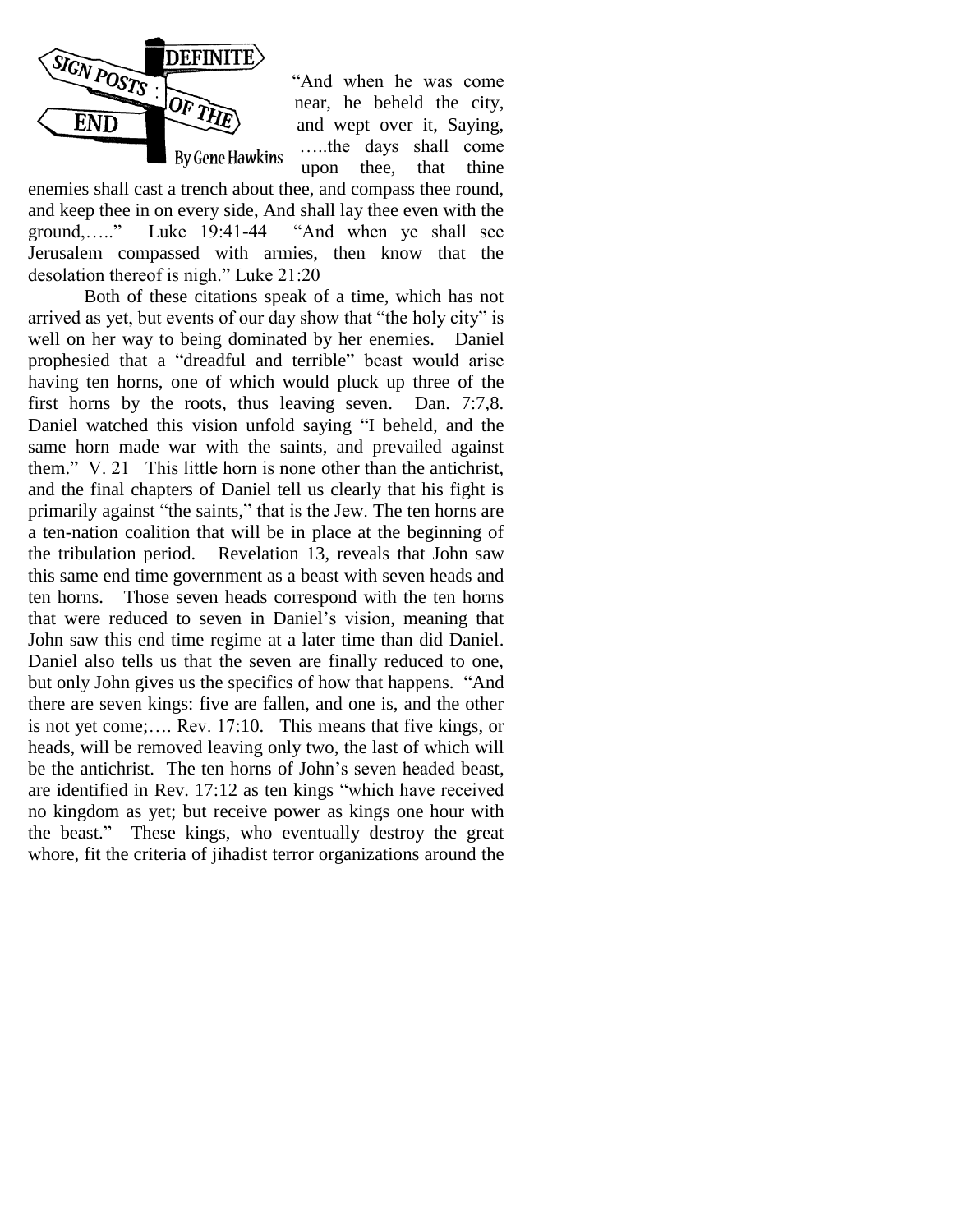world, which "have no kingdom as yet," but are making loud political and religious statements around the world, their primary purpose being, to destroy Israel. They are indeed likeminded in this endeavor with the antichrist but are said to actually reign with him only one hour.

Total domination of Jerusalem will not culminate until shortly before the battle of Armageddon, but as noted above, that process has already begun and the whole world is hurtling headlong toward the one world government described by both Daniel and John. Terrorist organization such as Hezbollah and Hamas are actively engaged in trying to annihilate this little nation. Iran is desperately trying to obtain nuclear weapons to achieve the same objective and a recent news article from Israel declares: "Russia has defied Israel and the United States and is going through with its sale of Yakhont cruise anti-ship missiles to Syria that could endanger the Israeli Navy. Russian Defense Minister Anatoly Serdyukov said he rejects fears that Syria, a designated country that supports terror, will allow the missiles to fall into the hands of Hizbullah." This report goes on to say that "Hizbullah used advanced Russian anti-tank missiles against Israel in the Second Lebanon War, causing heavy casualties and surprising Israeli intelligence sources that did not know Syria had facilitated their transfer to Hizbullah."

Israel will surely be "broadsided" more than once before all the prophecies concerning Jerusalem are fulfilled and we simply do not yet know what tactics may be used to yet tighten the noose more and more around Jerusalem. The great obstacle to peace at the present time is Israel"s insistence on building settlements in an area the Palestinians would claim as a capital for their own state. Bloomberg reported on October 8, 2010 that Israel had "..signaled that a compromise may be reached in a dispute over settlement construction in the West Bank that threatens to derail U.S.-brokered peace talks with the Palestinians. Incentives offered by the Obama administration to Israel may allow Prime Minister [Benjamin Netanyahu](http://search.bloomberg.com/search?q=Benjamin%20Netanyahu&site=wnews&client=wnews&proxystylesheet=wnews&output=xml_no_dtd&ie=UTF-8&oe=UTF-8&filter=p&getfields=wnnis&sort=date:D:S:d1&partialfields=-wnnis:NOAVSYND&lr=-lang_ja) to push through his Cabinet a limited renewal of the 10-month freeze on West Bank settlement construction that expired last month, Israel"s ambassador to the U.S. said." So it goes that Israel is the one forced into compromise over and over again and a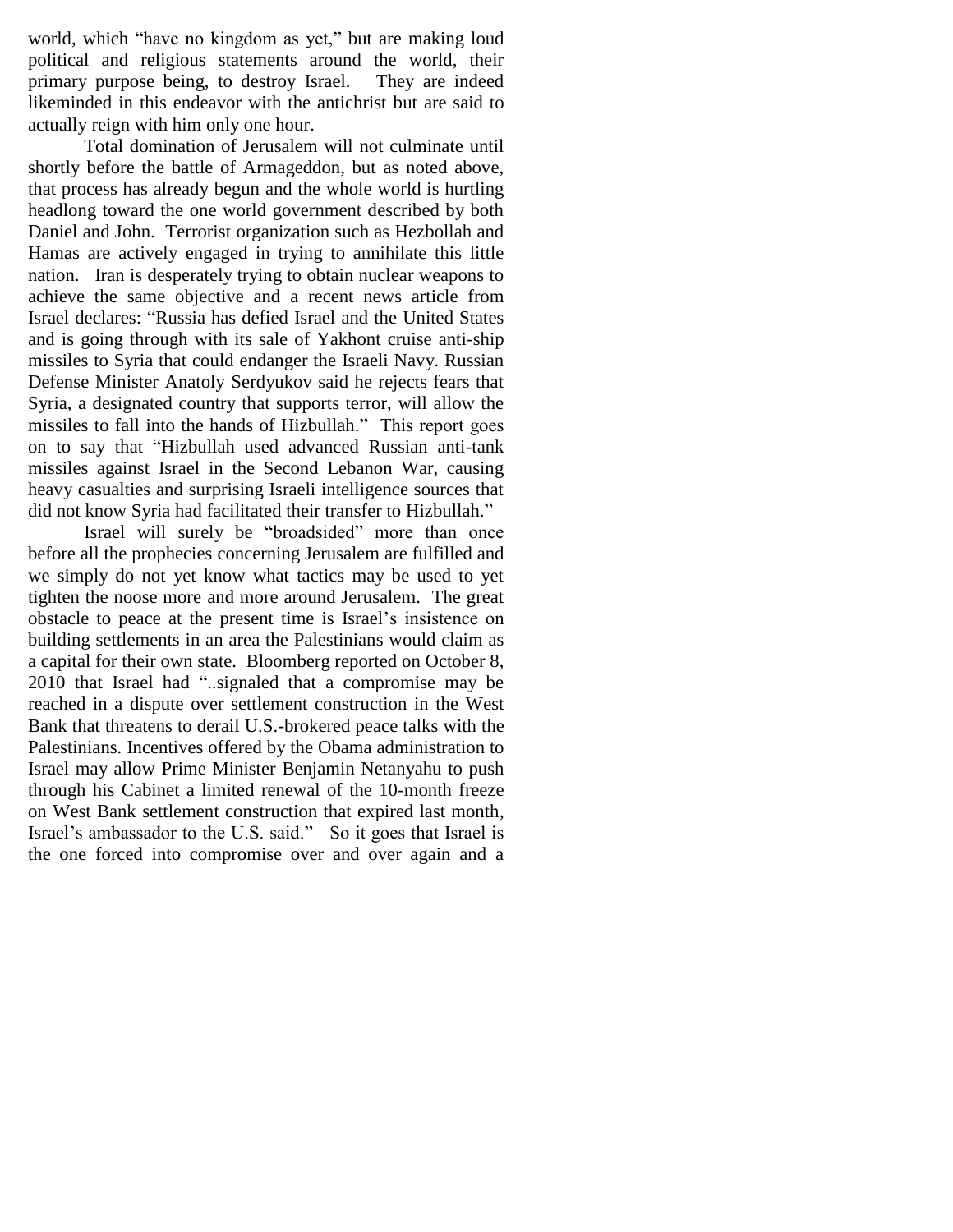recent segment on CBS Sixty Minutes, was quite clear that much of the world is in sympathy with the Palestinians. Sixty Minutes reported that the "ancient city of David" is actually buried beneath a number of homes built on top of it which are owned by Palestinians. These are being legitimately purchased by organizations in Israel, but they are being severely challenged and criticized for "driving these people out of their homes."

The "world community" is coming more and more to the fore in our world, and it is yet another sign that one world government will soon prevail. The following headline from the Associated Press is almost unbelievable. "Mexico asks court to reject Ariz. immigration law." Paul Davenport continues, stating that "Mexico on Tuesday asked a federal court in Arizona to declare the state's new immigration law unconstitutional, arguing that the country's own interests and its citizens' rights are at stake.

We can hardly imagine the audacity of one country bringing a lawsuit against another, accusing it of being in violation to its own constitution, but this is exactly what is being stated here. Stranger yet is this report from Fox News. "Arizona Gov. Jan Brewer has responded in federal court to a friend-of-the-court brief filed by Mexico and 10 other Latin American countries regarding the state's new immigration law. The 9th U.S. Circuit Court of Appeals gave the foreign countries permission to present their viewpoints." Those countries are identified as "Mexico, Argentina, Bolivia, Brazil, Chile, Costa Rica, Ecuador, EI Salvador, Nicaragua, Paraguay and Peru." The aforementioned Mr. Davenport further quoted the Mexican government: "Citing "grave concerns," Mexico said its interest in having predictable, consistent relations with the United States shouldn't be frustrated by one U.S. state. Mexico also said it has a legitimate interest in defending its citizens' rights and that the law would lead to racial profiling, hinder trade and tourism, and strain the countries' work on combatting drug trafficking and related violence."

If such a suit is indeed won by these countries, it would be yet another signal of one world government where international law would prevail over that of a sovereign state. If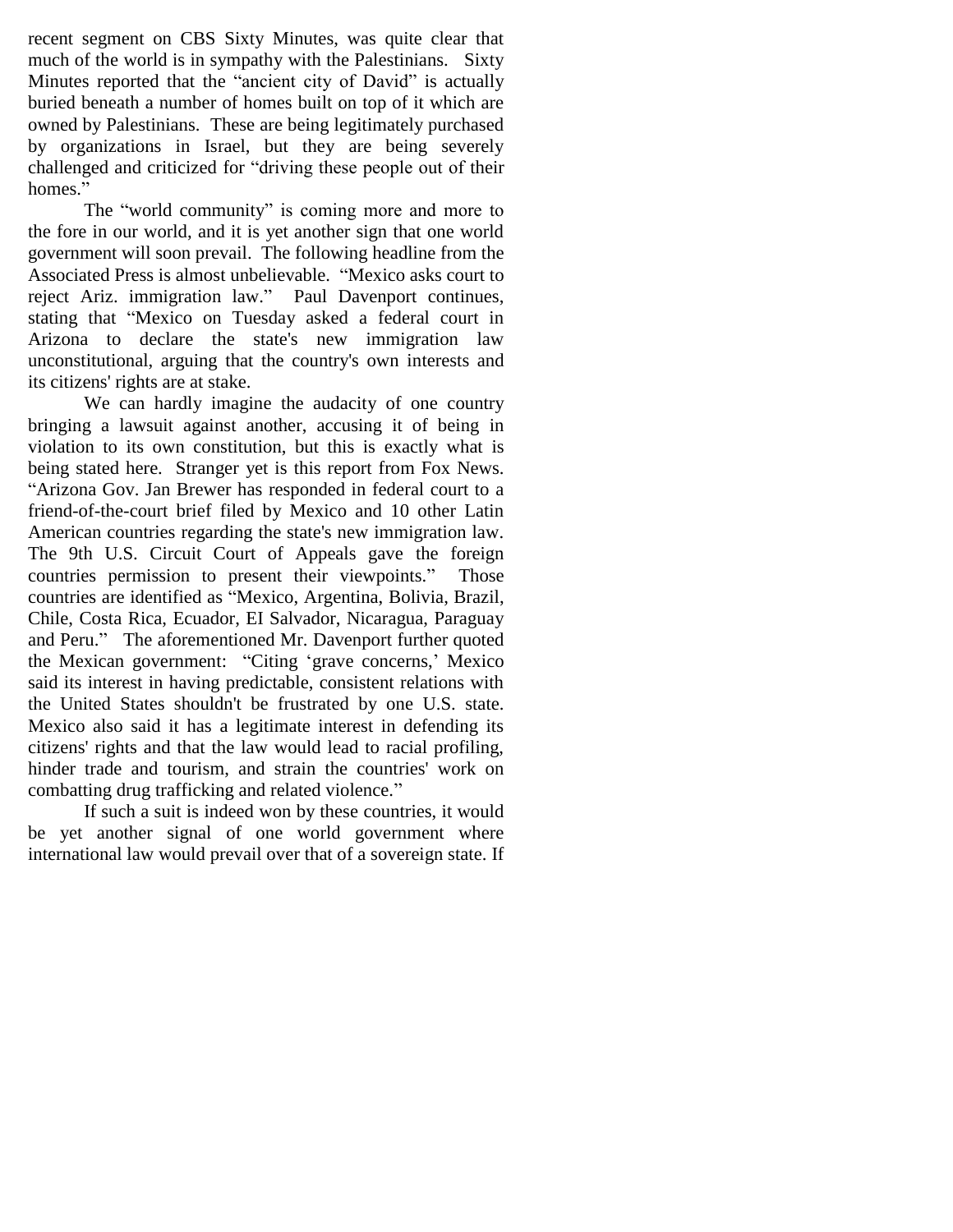it can happen in America, the field is wide open to happen anywhere in the global community. We wonder if these are some of the legal tactics and maneuvering the antichrist will use in gaining the world-wide control he will eventually assume. Mexico seems to be following the lead of the current U.S. administration, which did indeed prevail in removing some of the key provisions of the Arizona law, through its own lawsuit, and if Mexico likewise prevails in the courts on this matter, will it set a precedent for the national enemies of Israel to prevail against them, using their own judicial system? We do know that Israel has been repeatedly pressured into major compromises, and to reach the place described by our opening texts, as well as other portions of scripture, there is no doubt that she will be reduced to absolute nothingness. However let us also remember that Daniel tells us plainly: "But the saints of the most High shall take the kingdom, and possess the kingdom for ever, even for ever and ever." Dan. 7:18 We know this will follow the horrendous devastation prophesied by Jesus, and verses  $21 \& 22$  of this chapter, tell us how it will be transpire. "I beheld, and the same horn made war with the saints, and prevailed against them; **Until** the Ancient of days came, and judgment was given to the saints of the most High; and the time came that the saints possessed the kingdom."

Psalm 122:6 admonishes us to "Pray for the peace of Jerusalem…..." This is the same city wherein God promised "….that David my servant may have a light alway before me in Jerusalem, the city which I have chosen me to put my name there." I Kings 11:36 We must realize, however, that a Prayer for the peace of Jerusalem is actually a plea for great pain and affliction, especially for Israel, because these verses in Daniel clearly tell us that great tribulation, coming upon the world directly because of the upheaval created by the antichrist and his wicked regime, will precede the time "that the saints possessed the kingdom."

 The world is in process of putting that coalition together at this present time, and though it is producing great difficulty and pain, both to Israel and the entire global community, that beast must come to power. Israel must suffer untold pain and affliction to bring them to their knees in order that they might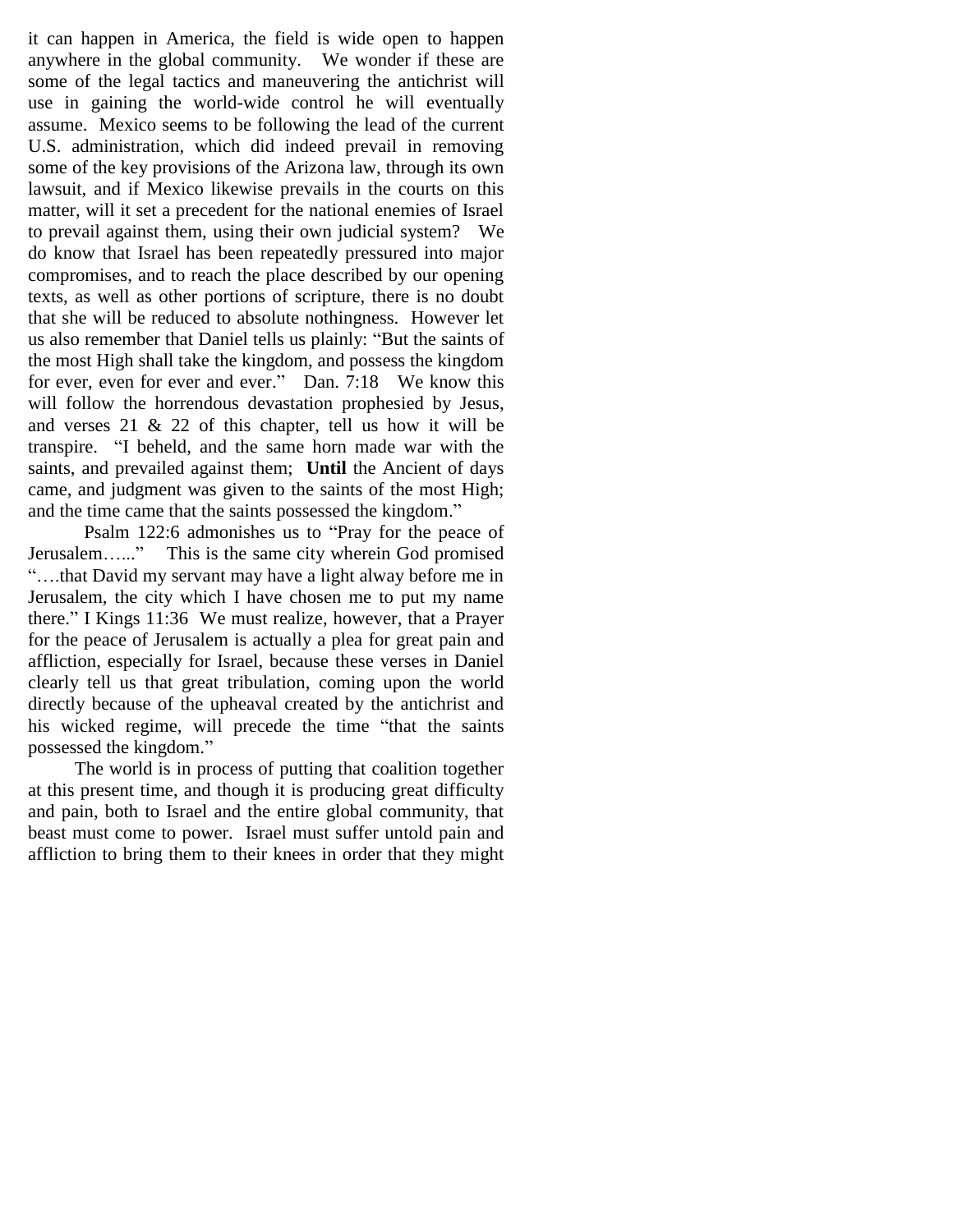accept their Messiah. Once they do, the peace of Jerusalem will quickly follow.

We would close with Jesus' words to the disciples who longed for the kingdom: "And when these things (the devastation of V. 20-26) begin to come to pass, then look up, and lift up your heads; for your redemption draweth nigh." Luke 21:28 We can surely see these things "begin" to come to pass, so we also are to look up and rejoice!

# PERHAPS

~~~~~~~~~~~~~~

**Perhaps today the Lord will come In glory from His Father's throne, And catch His waiting Bride away To be forever more His own.**

**Perhaps today the Lord may call His longing ones up in the air: And they will rise in moment's time, All glorious in His image fair.**

**Perhaps today at ev'ning glow The Bride will hear His words of love, "Arise, my Dove, my Undefiled. I'm waiting for thee up above."**

**Perhaps today! 0 can it be, That unto us should come such bliss? To hear His shout and see His face And be the first to meet His kiss?** 

**Mary M. Bodie**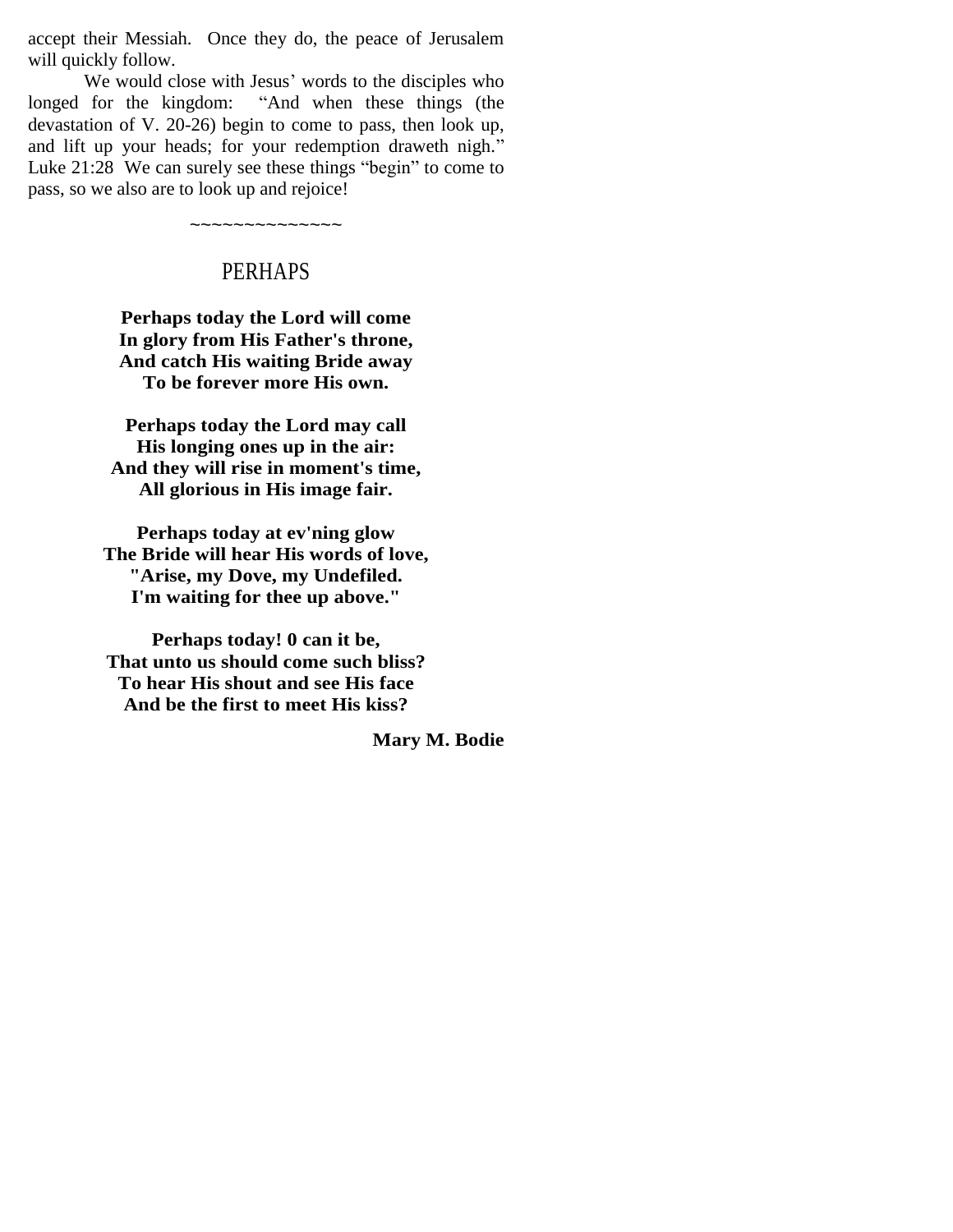# A.S. Copley

"For the preaching of the cross is to them which perish foolishness; but unto us which are saved, it is the Power of God." 1 Cor. 1:18.

The central fact in the history of the Christian Religion is the Cross of Christ. Around it, cluster all the great doctrines of the Redemption of the human race. Substitution, Reconciliation, Restoration, Propitiation, Justification, Sanctification, Glorification; all would be annulled, if the Cross of Christ could be banished. Satan, indeed, could glory in the death of Christ, if that death could have been accomplished apart from the Cross; but by the death of Christ on the Cross, he is forever a defeated foe. I suppose nothing today would give him more satisfaction than to have the story of the Cross eliminated from our Christian message. The sad fact is, he has already accomplished that purpose in many of our churches; and as a result, in those churches, no longer is heard the wondrous story of the redemption of lost sinners by the sacrificial death of a crucified and risen Saviour; and in those churches, no longer are souls born into the Kingdom of God.

The keynote and very essence of the preaching of the disciples of the first century, was the proclamation of the message of the Cross of Christ; and to that message we can attribute their success in persuading men to accept the teachings of Christ. Did you ever go carefully through the Acts of the Apostles and the thirteen Epistles of Paul, to see just what they say about the Cross? If you have not, and should do so, it would be a wondrous revelation to you. More than five hundred times, directly, or indirectly, is the Cross of Christ mentioned in those writings. In many other parts of the Bible, the substitutionary death of Jesus on the Cross is portrayed as the great pinnacle view of God's plan of redeeming lost men. When Paul said, "For I determined not to know anything among you, save Jesus Christ and Him crucified," he was stating the fundamental fact of his ministry. When he said, "I am not ashamed of the Gospel of Christ; for it is the Power of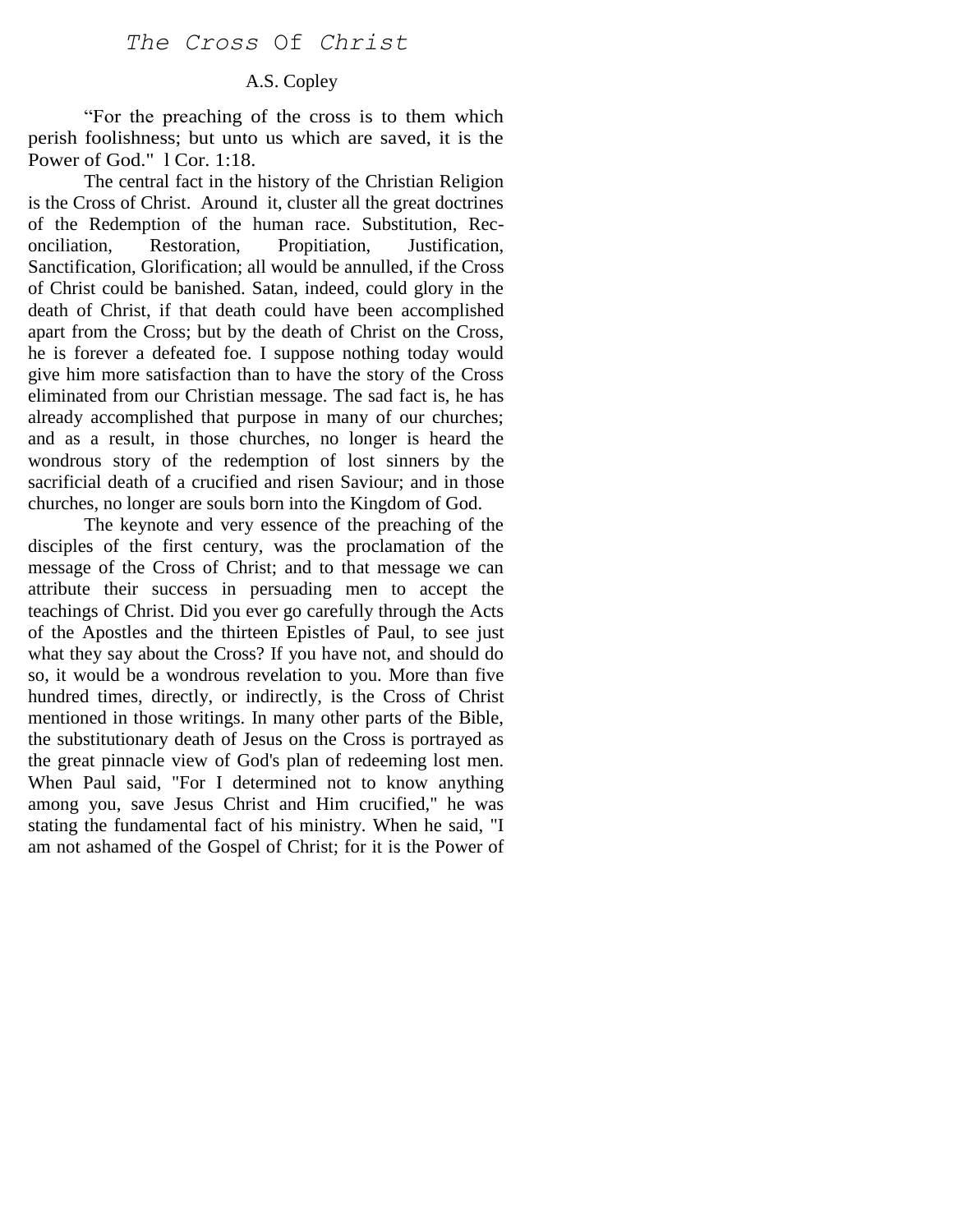God unto salvation, to every one who believeth, " he was expressing the deep conviction of his heart, which everywhere permeated his preaching, that the Gospel was the proclamation of a crucified and risen Saviour. So strongly did this conviction rest upon him that he exclaimed, "Yea, woe is upon me if I preach not the Gospel." And still further he says, "But God forbid that I should glory save in the Cross of our Lord Jesus Christ. " The testimony of the New Testament writers was of one accord as to the place the Cross occupied in their ministry.

The Old Testament Scriptures abound in types and symbols of the manner of the death of Christ, So fully was the death on the Cross portrayed on its pages, that anyone familiar with its writings, should be able to recognize in Jesus, the great antitypical fulfillment of those types. So complete was the fulfillment of the Scriptures by the work on the Cross, that any earnest inquirer, who reads the record of it, cannot help but see in Jesus the promised Messiah. The songs of the Redeemed in the Glory Land, are shouts of victory and praise to the Lamb that was slain, and by whose blood they had been redeemed. The conversation of Jesus with Moses and Elijah, on the mount of transfiguration, was about the death He should accomplish at Jerusalem. If the references to the death of Christ on the Cross were left out of the Scriptures, there would be no Message of salvation for lost men. Yea, the whole structure of the Christian Religion would fall.

#### *Shape* **of** *the Cross*

The fashion of the Cross was of two pieces of wood, sufficiently large to support the body of a man with outstretched arms, and to which he could be fastened, and then erected in an upright position. The victim was there left to suffer, as perhaps no other mode of punishment could make man suffer, till death came to his relief. A more diabolical method of torture and death has never been devised. It was the most ignominious death possible to inflict upon a person. It was adapted by the Romans for the punishment of disobedient slaves, and for traitors. No Roman citizen was ever crucified unless he was a traitor to his country. Crucifixion was considered the most shameful death to which a person could be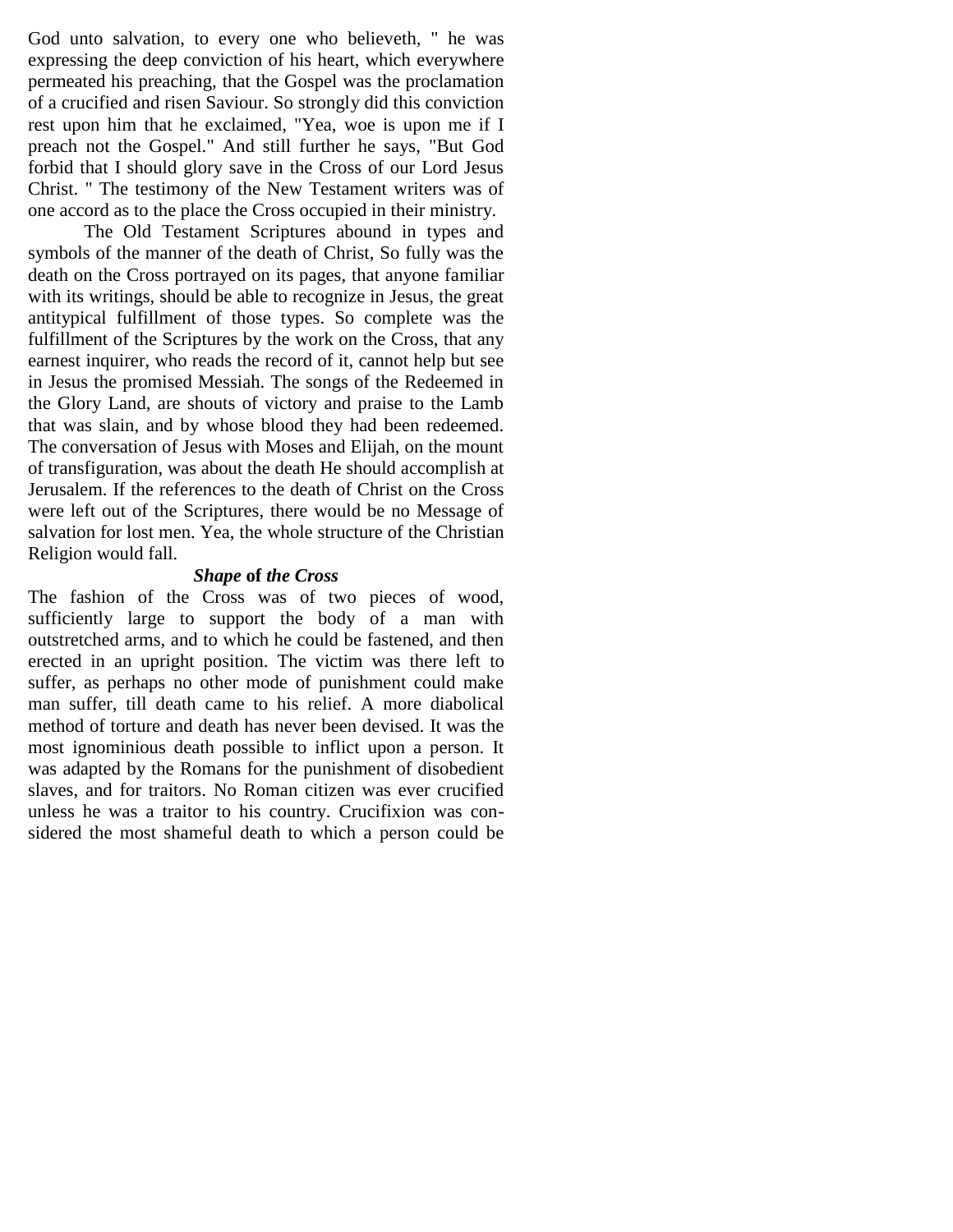condemned. And yet, that was the manner of death our Saviour chose to die.

One day, early in the spring-time, nearly nineteen centuries ago; in the City of Jerusalem, a cross had been prepared, upon which was to be crucified one of the greatest criminals that had infested that part of the country for many a day. He was charged with robbery, sedition and murder; pronounced guilty and condemned to death by crucifixion. On the morning he was to be crucified, he lay in his cell, awaiting the time the door would be opened, and he be led forth to be nailed to the cross that had been prepared for him, and thus pay the penalty for the crimes for which he had been sentenced. He knew that he was guilty. The sentence was a just one. His own sins had brought that awful condemnation upon him. As he lay there, he realized that the way of the transgressor is hard, and that sin brings death as an inevitable result. His last hope of release was gone. There seemed no possible way of escape. Soon the door was opened and the keeper of the prison said, "Barabbas, you are free. Another man has been condemned to be crucified in your stead, and you can go out a free man."

On the street, that morning, Barabbas stood. A free man indeed was he. No longer for crimes that he had done, Was he to be nailed to the tree.

It was almost too good to be true. He scarce could believe it was so; But then it must be, for there he stood, And anywhere he was free to go.

Along the street a crowd was coming; More like a frenzied mob it seemed. Barabbas gazed, with wonder growing, As still onward the rabble teemed.

Could it be possible that yonder man, Tottering under the heavy tree, Could be the man who took his place, And forever set him free?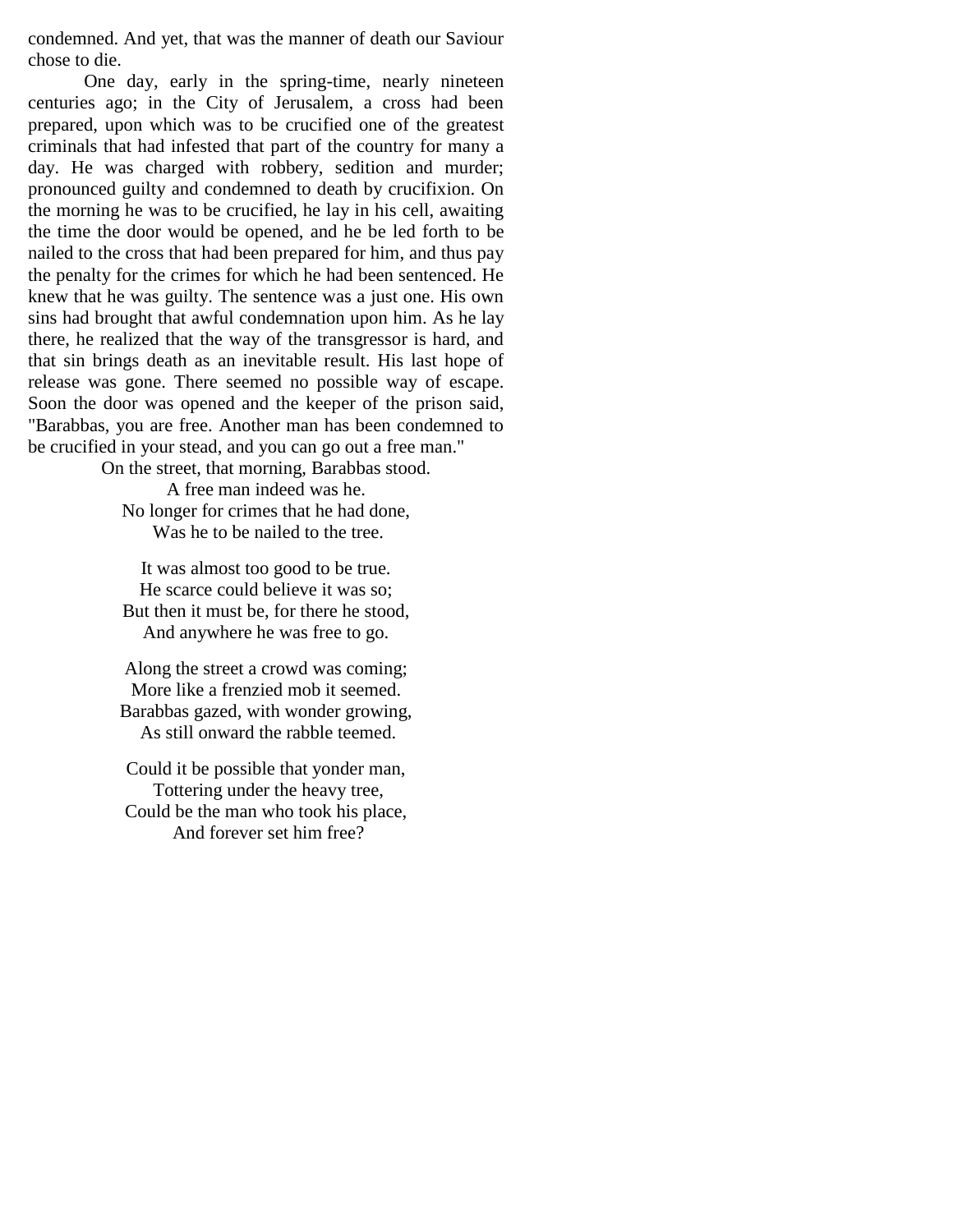#### *An Unheard* **of** *Scene*

On Calvary, that day, an awful scene took place. Jesus, the Son of God, our Saviour, was nailed to the cross that had been prepared for some one else. He, who was without sin, He of whom Pilate said, "I find no fault in Him," He whom no man could accuse of any sin, He who always went about doing good, and never did evil to any man, was there crucified. Could it be possible that He should be slain by wicked hands, while men stood by and mocked with glee? Yes, Jesus suffered on that cruel tree. Jesus the best man who ever lived, endured the cross, despising the shame, that He might bring us back to God. Jesus, who said, *"And I if 1 be lifted up from the earth, will draw all men unto me,"* was there lifted up between heaven and earth, that He might present us faultless before the Throne of His Grace. Jesus, who was God, was hung on the Cross, that He might reconcile the world unto Himself. He, Who was named Jesus, because He should save His people from their sins, became sin for us, and took our place on the Cross and died in our stead, that we might become the righteousness of God in Him. Jesus, the Lamb of God, who taketh away the sin of the world, was there crucified, that you and I might forever be free from sin and its consequences. "He was wounded for my transgressions. He was bruised for my iniquities. The chastisement of my peace was upon Him, and by His stripes I am healed."

God also laid on Jesus the sins of the released criminal Barabbas, and the sins of the wicked councillors and persecutors, who had condemned Him to death, and the sins of the cruel mob that stood by and watched Him suffer. And. looking down through the ages, God saw you and me, and He laid on Him the sins of each one of us. And to this awful load, He added the sins of every person, who has lived in this world, from the time Adam sinned in the Garden of Eden, down to this present time; and to that, He added the sins of every person, who shall live in this world till the time that sin shall be no more. Jesus bore them all in His own body on the tree. Oh, you say, surely God would not put such a load as that on Him! See what the Scriptures say about it. "Who his own self bore our sins in His own body on the tree, that we being dead to sins,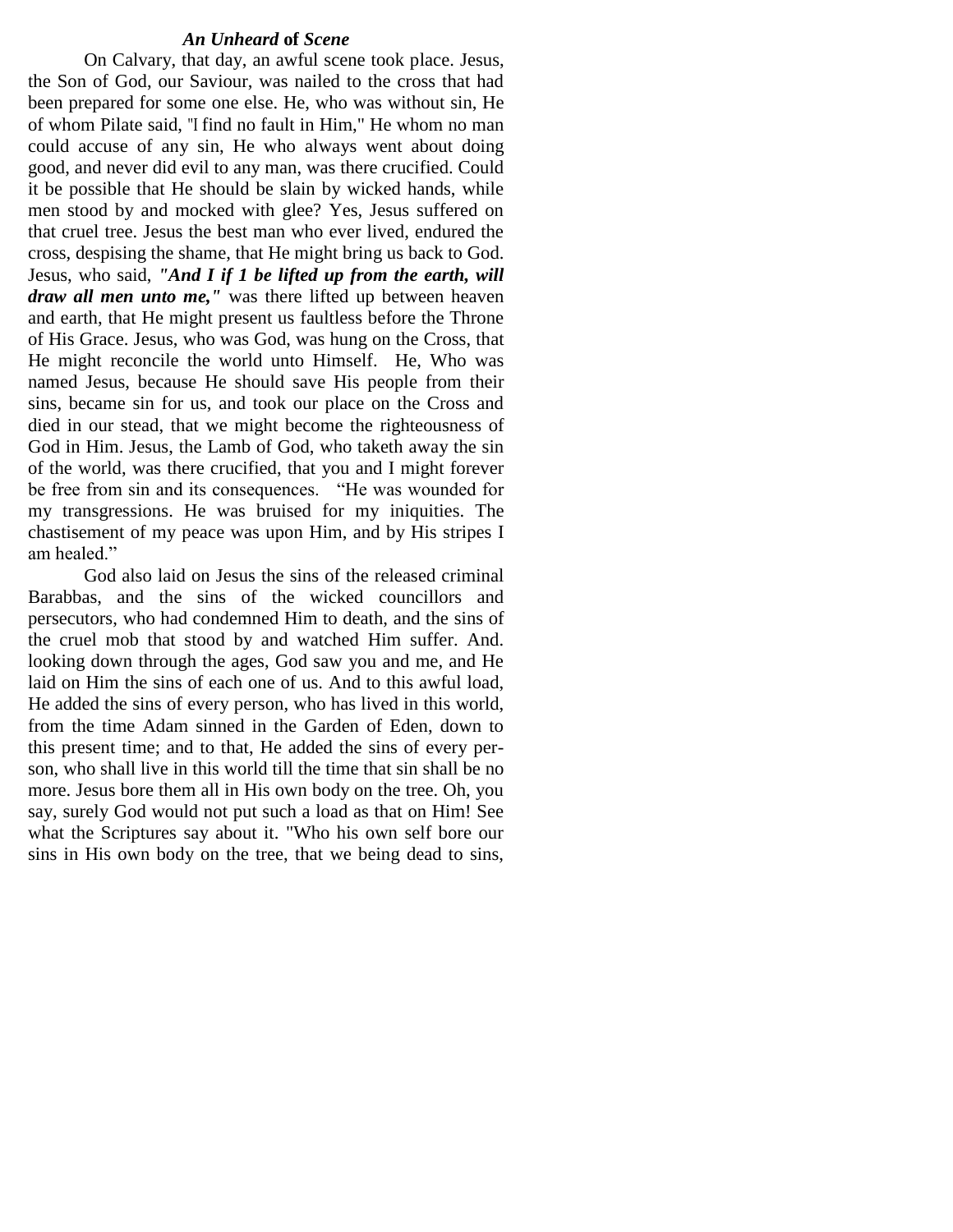should live unto righteousness, by whose stripes we are healed" -1 Pet. 2 :24. "That He, by the Grace of God, should taste death for every man"-Heb. 2:9. "He is the propitiation for our sins, and not for our sins only, but for the sins of the whole world." l John 2:2. "All we like sheep have gone astray; we have turned, everyone to his own way; and the Lord hath laid on Him the iniquities of us all" - Isa. 53 :6. "For He hath made Him to be sin for us, who knew no sin, that we might be made the righteousness of God in Him." 2 Cor. 5:21. "As far as the East is from the West, so far hath He removed our transgressions from us." Psa. 103:12. Your sins and my sins, He bore away; and God has promised to remember them no more -- Heb. 10:17. When Jesus hung on the Cross, nature hid her face and darkness covered the awful scene. God, Who cannot look upon sin, withdrew His presence from His Son. In the loneliness of that dark hour and in the bitter anguish of His soul, He cried, "*My God, My God, why hast Thou forsaken me?"*

# *Old Testament Announcement*

The Scriptures, in days long before, had told so vividly of the suffering of God's Anointed One, that men stood in awe before the dark portrayal of its pages, and scarce believed that God would so afflict Him, whom He called His Beloved and His Delight. But dark as the scene was portrayed, it was but a foreshadowing of the events that took place on Calvary's hill. "Yet it pleased the Lord to bruise Him. He hath put Him to grief." "God so loved the world that He gave His only begotten Son, that whosoever believeth on Him should not perish, but have everlasting life." No wonder the veil of the temple was rent in twain from top to bottom that day. Jesus on the Cross, had taken away that which separates from God, by bearing in His own body our sins. Thus He opened the way, that lost sinners can have free access to the Throne of His Grace and find help in the time of their need. He poured out His blood on Calvary's Cross for the remission of sin. Now there remaineth no more sacrifice for sin; for God accepted the sacrifice on the Cross as the complete redemption for the sins of the whole world-Heb. 10:14.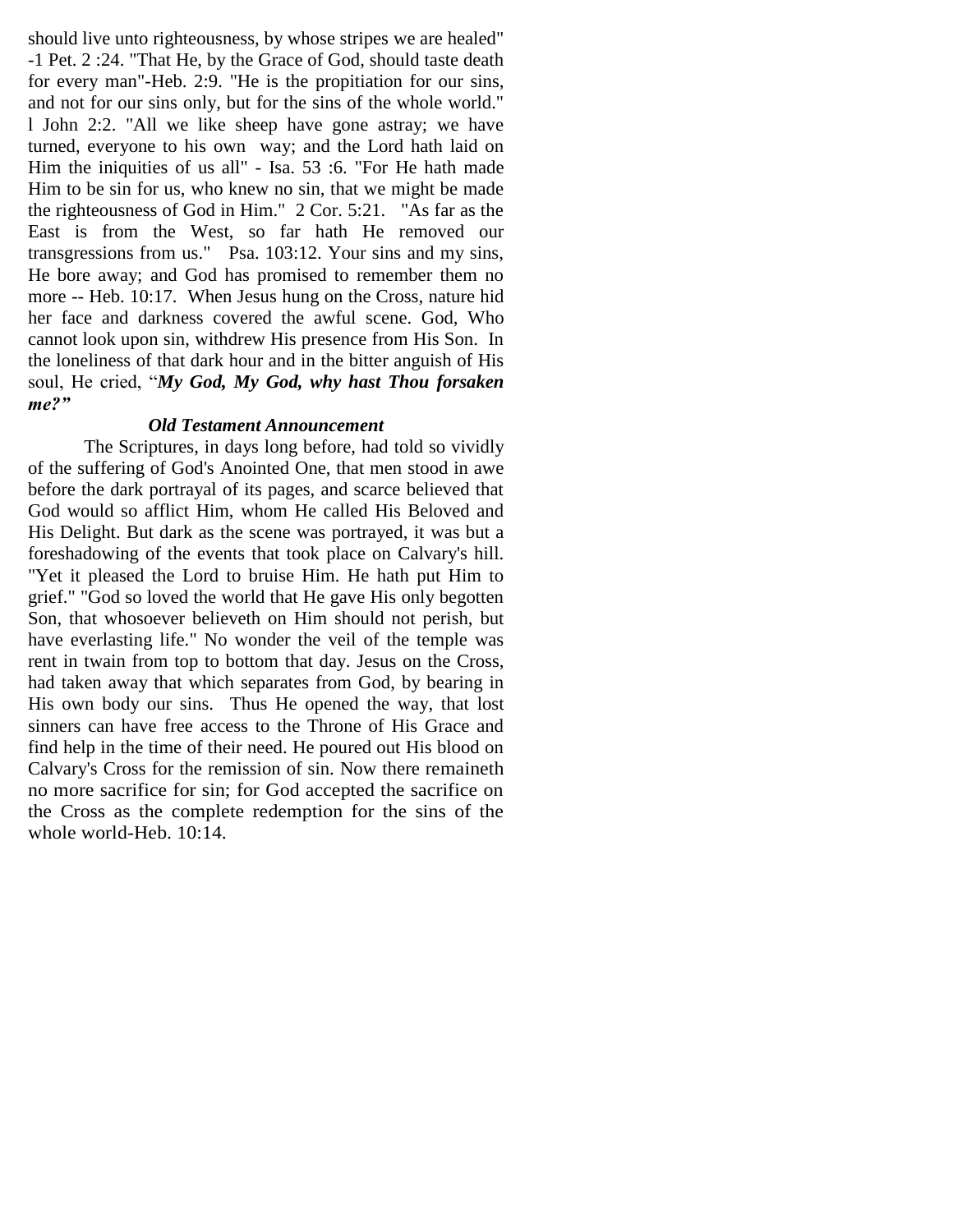There are two things that must never be separated when presenting the Gospel of the Grace of God, viz, the death of Christ and the Cross of Christ. I say it with all reverence: the death of Christ apart from the Cross, would not have accomplished the redemption of the world. The doctrine of the redemption of lost man by the death of Christ apart from the Cross, would leave a standing ground for men to assert self; but there is no place for self in God's way of saving lost men. The preaching of the Cross gives the death-blow to human nature, and leaves a moral distance between God and man as far apart as the gates of hell and the Throne of His Grace. There is absolutely nothing that man can do to shorten that distance. The gates of hell stand wide open to receive man. His doom is sealed against the help of human agencies. Escape from that doom is impossible if God had not intervened in his behalf. But thanks be to God for His great love wherewith He loved us. Even when we were dead in sin, He provided a way of escape. He put Christ on the Cross and let Him die the death of the lowest sinner, that He might bridge the chasm between him and the Throne. Jesus said, *"I am the Way… No man cometh to the Father except by me."* There is no way back to God except the blood-bought way. The self-righteous man could glory in the death of Jesus, as a shining example of self-sacrifice for the good of others if that death could have been accomplished apart from the Cross; but the moment you mention the Cross, it becomes *"a stone of stumbling and a rock of offense." "Jesus humbled Hiinself and became obedient unto death, even the death of the Cross."* So we must humble ourselves and bear the reproach of the Cross; for we deserved it all because of our sins. Jesus was made sin for us, and took our place on the Cross, that we might become the righteousness of God in Him. Behold yourself with all your load of sin nailed to the Cross in the person Of Jesus who took all your sins in His own body; and then read Gal. 2:20, 6:14, Rom. 6:6, Eph. 4:22, and Col. 3:9, 10.

God's law is perfect, and must be fulfilled to the letter. There is no deviation from that. God said, "The soul that sinneth it shall die" - Ezek. 18:4. "All have sinned and come short of the glory of God, " and under the law are condemned.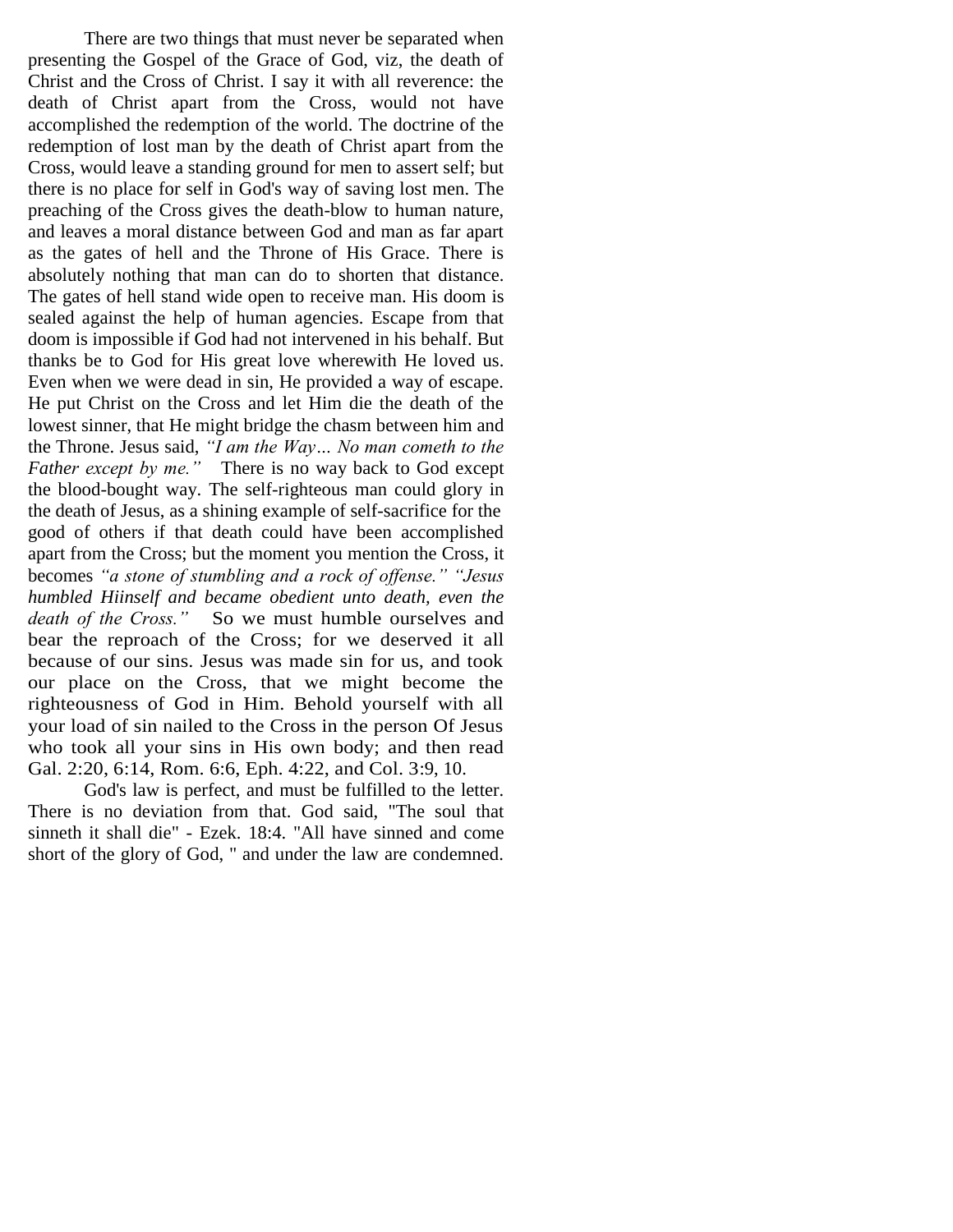But God completed the work of redemption from sin and its consequences by blotting out the handwriting of ordinances that was against us, which was contrary to us; taking it out of the way and nailing it to the Cross. Col. 2:14. Thus the last barrier of separation between man and God was removed. Now God's *"Whosoever will, let him come,"* rings out in gracious invitation to the uttermost parts of the world. Jesus says to us in His wonderful assuring promise, that "whosoever cometh unto me, I will in no wise cast out." What more could He have done than that He hath done?

## *No Longer Under Law*

By the work accomplished on the Cross, we are now no longer under law. Thank God! We are now under Grace; and by the riches of His Grace, our every need is supplied through Jesus Christ our Lord. Now nothing stands between God and man to keep him from God, except his stubborn will. The work of Christ was so complete on the Cross, that man is left utterly without excuse. The only reason men are lost today, is that they will not accept what Jesus has done for them. No, a man can say, Jesus did not include me; for God's whosoever is as broad as the world is wide. Jesus can say to every man "How oft would I have gathered you to Myself; but ye would not." Faith in God's Word saves men.

There is only ONE WAY of Salvation. When Jesus commissioned His followers to go into all the world and make disciples of all nations, He gave them but one means to accomplish the task. They were commanded to *"preach the Gospel."* The word they preached always proclaimed a Crucified and Risen Christ. The message we proclaim, MUST point to the Cross on Calvary and the Tomb in the Garden, or it will have no power to win souls to Christ. Yea, all preaching without these is but "another gospel." The self-righteous Pharisee and the lowly Publican must both come by the WA Y of the CROSS, if they are to reach the Father's House. No wonder Jesus said, The Publican went down to his house justified. For in deep contrition, he acknowledged his sin, and asked God to be propitiated for it, by accepting the sin-offering that was being made at that very hour of prayer, by the priest on the temple altar.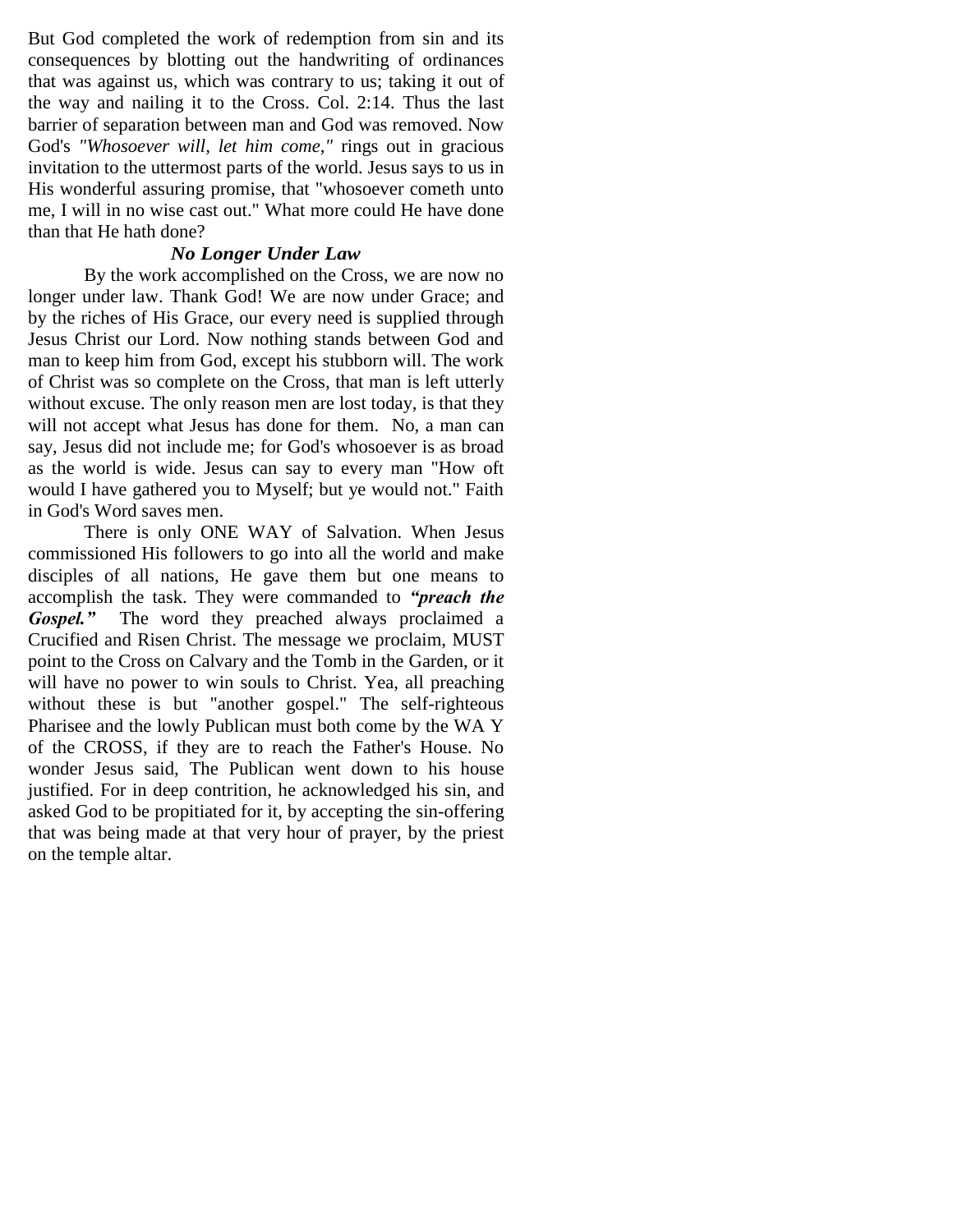There is no remission of sin except by the shedding of blood. John's introduction of Jesus to the world was, "Behold the Lamb of God that TAKETH AWAY the sin of the world." God's will is expressed in these words concerning salvation. "And this is the will of Him who sent Me, that everyone who seeth the Son and believeth on Him, may have eternal life, and I will raise him up at the last day." John 6:40. God was so careful in regard to the WAY OF THE CROSS, as the only way of Salvation, that He would not permit the work of man in any way to be attached to it. If God could save a man in any other way than the Way of the Cross, then Christ need not have died, and the offense of the Cross would cease to exist. But "whosoever believeth on Him shall not perish but have everlasting life." John 3:16, 5:24. The person who believes on Jesus and commits himself to His keeping, has saving faith. The Holy Spirit comes to such a person with His regenerating power, and he is BORN ANEW. He becomes a son of God-Rom. 8:14-17.

#### *Three Crosses*

On Calvary three crosses were erected. Christ hung on the middle one, and on either side a thief was crucified. That was not only that the Scripture might be fulfilled; but God seems to have had a great object in view for the whole world. On the middle cross, our Saviour was crucified for all men's sins. On either side were men who had long walked in the transgressor's ways. They were condemned and suffered justly for their deeds: What a scene was that on Golgotha that day! On Him who knew no sin, was laid the sins of the whole world: and from them, who all their days had lived in sin, was taken away their sins and put on Him who was without sin. The two men who were crucified there, are typical of, and represent the whole human family. One thief saw in Jesus, the long promised Redeemer of Israel, the Messiah who was to come, the Christ of God. He believed on Him and committed himself to His keeping. Jesus rewarded his faith by assuring him, that he should be with Him in Paradise that day. The other thief, with equal privilege, turned away from Jesus. *"Without God and without hope*," he died in unbelief. Hence, there are only two classes of people in this world -- Those who believe· in Jesus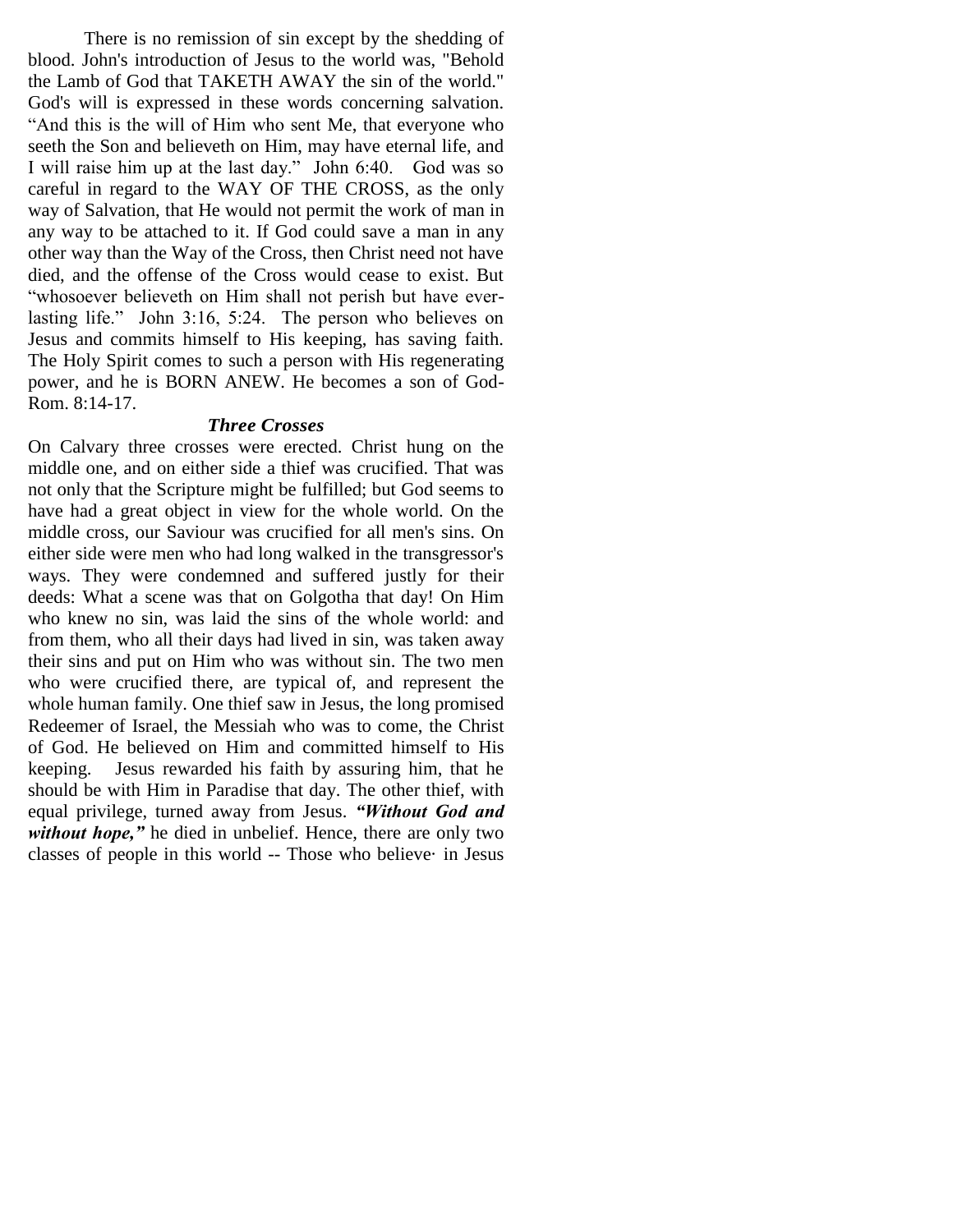and commit themselves to His keeping, and those who disbelieve and will not have Jesus to rule in their lives-John 3:18. Reader, to which class do you belong? The question of belief, or unbelief settles the eternal destiny of every person in the world. The sin question was eternally settled on the Cross, by our Saviour taking our place and dying in our stead. Therefore, the Cross of Christ is the only meeting place for God and Man.

#### *The Sinner's Vision*

What does the sinner see as he approaches the Cross of Christ? First, he sees Jesus, the only perfect man who ever lived. Next, he sees Jesus, *"The Lamb of God,"* upon whom all his sins have been placed, and He bore them in His own body on the tree, and God promised to remember them no more. Then he sees Jesus, the Righteous one, who has fulfilled the law's demands, and took out of the way (nailing it to the Cross) that which was against him, and which barred his approach to God. Then he sees Jesus, the son of God; yea, very God Himself, for the love wherewith He loved him, even when he was a lost sinner afar off from God, sees Him willing to suffer there, that he, a lost sinner, might become a son of God. Finally, he sees God, who is rich in mercy, for His great love wherewith he has loved him, meeting him there at the Cross and saying to him, "All this was done for thee. Believe on Him who has died for thee, and thou shalt live." Then a great flood of light fills his soul, and he realizes that Jesus has saved him. He commits himself to the keeping of Jesus for 'time and eternity. He can then rejoice, and say as Paul did**. "I** *know whom I have believed and am persuaded that He is able to keep that which I have committed unto Him against that day."* 

The Mercy of God was extended to its fullest measure on the Cross of Christ. The demands of the law were finally met by the vicarious suffering and death of Christ on Calvary. The justice of God was fully vindicated that day. The love of God was expressed without measure on Golgotha's Heights. The Grace of God comes to every person, offering freely all the benefits that accrue from the death of Jesus on the Cross, with only one condition: *"Believe on the Lord Jesus Christ* **and**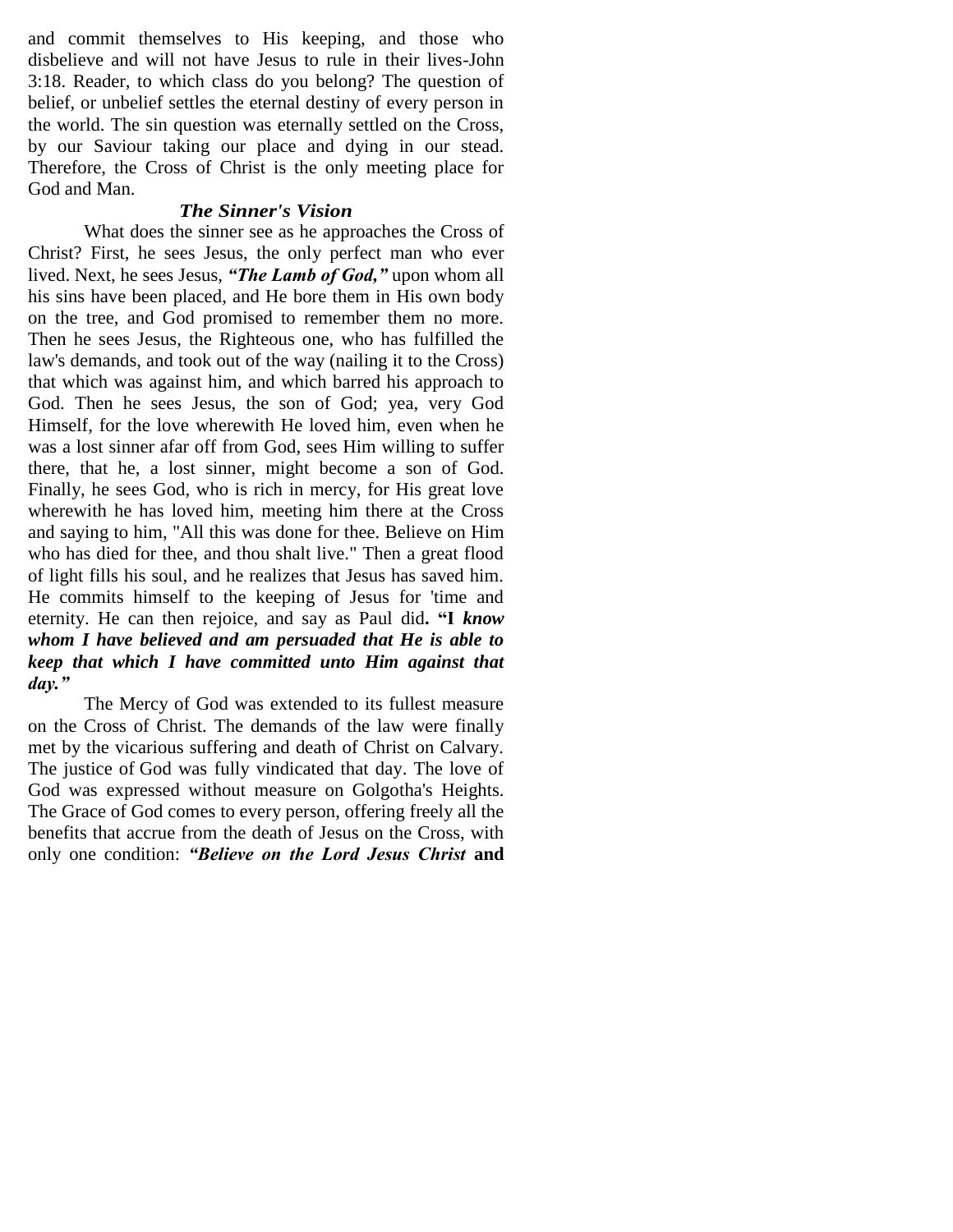**thou shalt be saved." "***He that believeth on the Son hath life; and he that believeth not the son, shall not see life," -* John 3:36.

> He saved a poor, lost sinner like me, By His finished work on Calvary's tree. All the world could do, would only be loss. Nothing could save me but Christ on the Cross. Nothing that I could ever have done, Could one iota of merit have won. Only through faith, by Grace He saved me; It is God's Gift, and perfectly free. God's love to me in greatest measure, Brought down His Priceless heavenly Treasure, Worth more than all the world combined, In Jesus Christ, this wealth I find.

*"But God forbid that I should glory, save in the CROSS of our Lord Jesus Christ,* **by whom the world is crucified unto me and I unto the world." Gal. 6:14**

 $\sim$ ~~~~~~~~~~~~~

#### *THE WAY*

*In the maze of pathways In the labyrinth of life We must find the straight and narrow The way that leads to Christ. All other roads are useless They lead to bitter loss. The beginning of God's highway Is the Cross.*

*-- R. Eisenberg*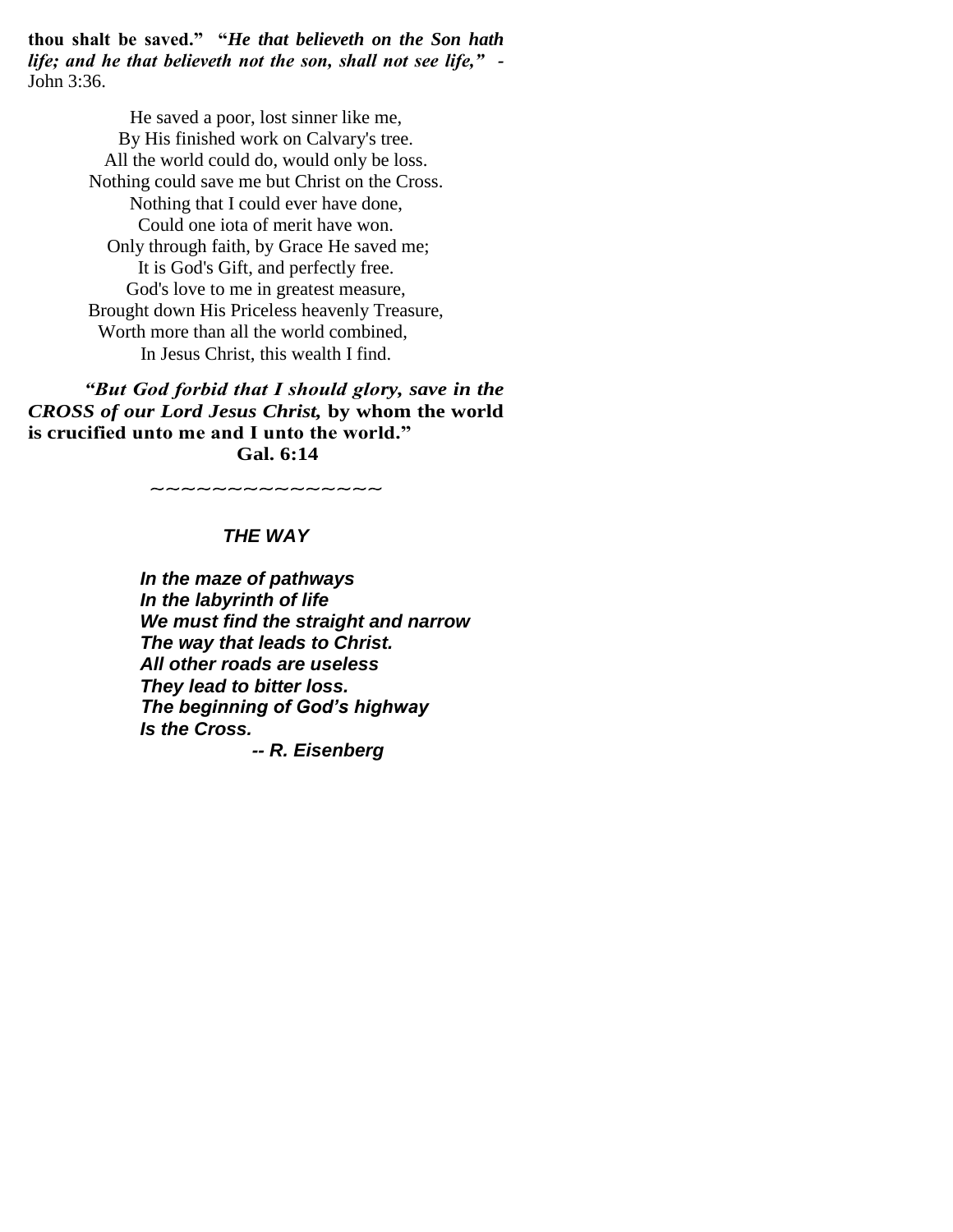

"Then went king David in, and sat before the LORD, and he said, Who am I, O Lord GOD? and what is my house, that thou hast brought me hitherto?" II Sam. 7:18

This is one of the deepest and most profound displays of gratitude in Scripture. It is to be contrasted with other more demonstrative examples of praise, such as dancing, shouting, "and with the voice of a trumpet," as David brought the ark from the house of Obededom to Jerusalem in the previous chapter. V. 14,15

This present expression of thanksgiving is David"s response to the words of Nathan. The king had expressed a desire to build a house unto the Lord and though Nathan told him "do all that is in thine heart; for the LORD is with thee," he was later sent to David with this message. "Go and tell my servant David, Thus saith the LORD, Shalt thou build me an house for me to dwell in?" V. 3 & 5. God then proceeded to remind him of His awesome grace. "…Thus saith the LORD of hosts, I took thee from the sheepcote, from following the sheep, to be ruler over my people, over Israel: And I was with thee whithersoever thou wentest, and have cut off all thine enemies out of thy sight, and have made thee a great name, like unto the name of the great men that are in the earth." V. 8,9. These are things this chosen man had already experienced and enjoyed, yet God had much more in store for him. "Moreover I will appoint a place for my people Israel, and will plant them, that they may dwell in a place of their own, and move no more; neither shall the children of wickedness afflict them any more, as beforetime, And as since the time that I commanded judges to be over my people Israel, and have caused thee to rest from all thine enemies. Also the LORD telleth thee that he will make thee an house. And when thy days be fulfilled, and thou shalt sleep with thy fathers, I will set up thy seed after thee, which shall proceed out of thy bowels, and I will establish his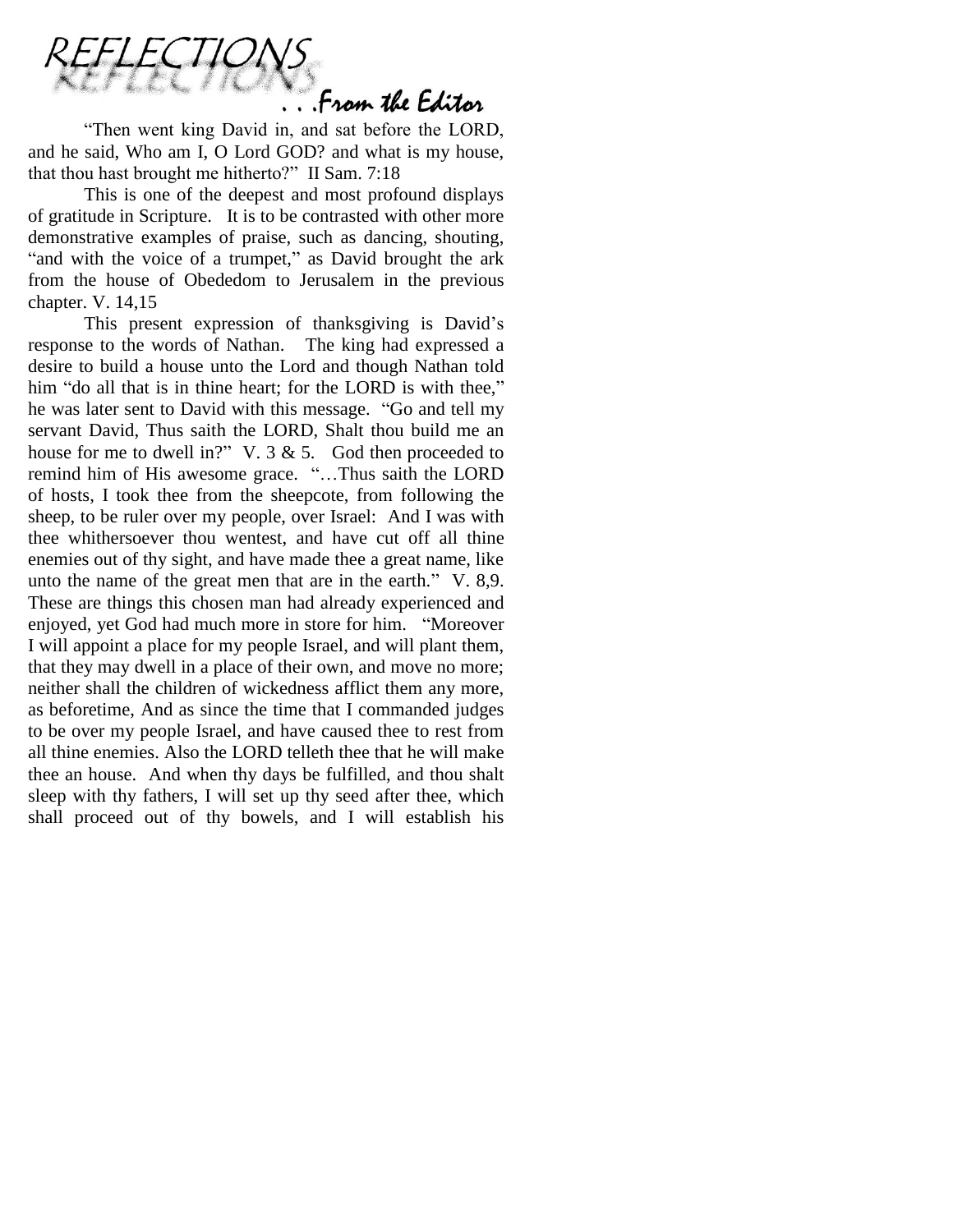kingdom. He shall build an house for my name, and I will stablish the throne of his kingdom for ever." V. 10-13

It is at this point that David is simply overwhelmed with the majesty of Divine Grace. While so many today rejoice and magnify The Lord for natural, material blessings, as well they should, the gratitude David felt deep in his heart was for the depths of grace that reach far beyond this present life, as he cried out "…Who am I…that thou hast brought me hitherto? It is however so important that he did not stop there. He could have greatly enlarged on that question proclaiming his own "unworthiness or inadequacy," all in the name of humility. Instead he, reached beyond even those blessings he had already enjoyed and proclaimed "…this was yet a small thing in thy sight, O Lord GOD; but thou hast spoken also of thy servant's house for a great while to come. And is this the manner of man, O Lord GOD?" V. 19 Not only so, but David surely delighted the heart of God as he readily received all the blessings, based purely upon inexhaustible grace, with these words. "And now, O LORD God, the word that thou hast spoken concerning thy servant, and concerning his house, establish it for ever, and do as thou hast said." V. 25

GH

#### Announcements

~~~~~~~~~~~~

We have compiled a music CD of all the special songs recorded at the Labor Day 2010 Convention. You may order them from Grace & Glory, P.O. Box 831, Grandview, Missouri 64030.

The Bible School is in full swing but for those who were not able to attend, we do have all four classes available on CD. These were recorded in the classroom and we will be glad to send as many courses as you desire. Synthesis, Exposition, Doctrine, and Prophecy are available.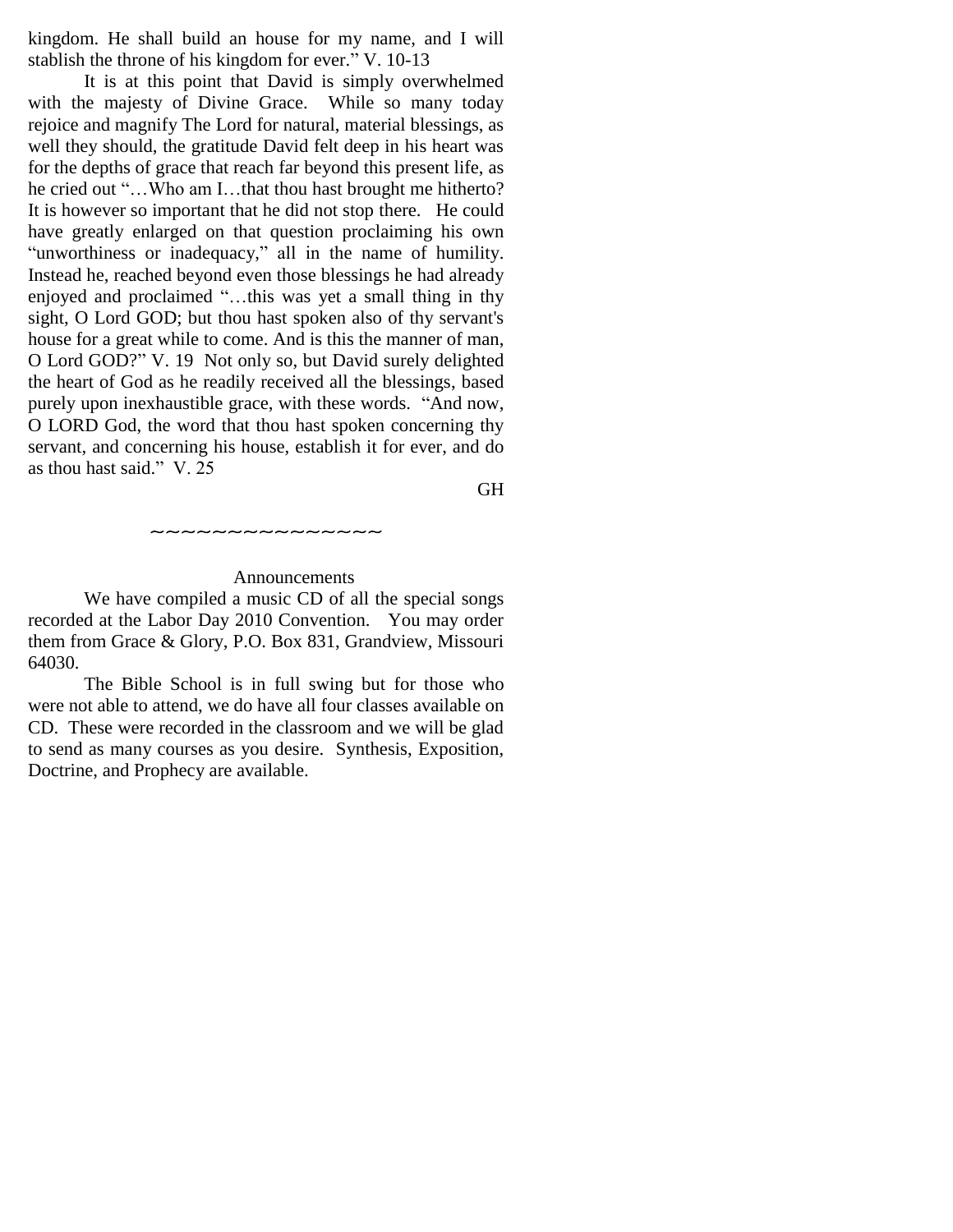## **Full Of Grace & Truth**

#### Ronnie Reed

"In the beginning was the Word, and the Word was with God, and the Word was God…..And the Word was made flesh and dwelt among us, and we beheld His glory, the glory as of the only begotten of the Father." John 1:1,14

These verses contain some rather profound statements. Jesus, the Word, was with God, expressing the idea of the trinity, and then we read that the Word *was* God. That sets forth the fact that He didn"t cease to be God. He was God in eternity past, and He"ll still be God in eternity future. "The Word became flesh and dwelt among us;" He was God and yet He became flesh. Not just man, but He came in a body of flesh. He was born in Bethlehem as a Babe just like any other babe. He was subject to all of the weaknesses of our humanness such as hunger, thirst, weariness, and now, not sinfulness - but subject to the limitations of this human body that we endure. "He dwelt among us." Among who? Among us; us common folk, because "us," that are here, are not abundantly wealthy folk. He didn"t come and dwell among the Sanhedrin; nor the religious elite. He did not come to dwell in the king"s castle away from the people. Jesus was Deity; He was the Word, and yet He became flesh and dwelt among us. One-translation states: "He moved into the neighborhood." I like that. He lived and moved among the people as a Friend, a Teacher, a Family Member. He did not say "Stay away from Me; I"m Holy, the King of kings, and Lord of lords," though that is what men would do. If you had won the lottery (I will never win the lottery because I'm not foolish enough to spend my dollars on lottery tickets so I know I"ll never win it) and came into an abundance, you would have to buy a different house in a gated community because, all those who know you will try to seek you out, but that was not Jesus. He was Holy, but He spent time with many we might not associate with. Much of His time was spent with the sick and the dying. He spent some time with madmen in the graveyard. He spent His time with prostitutes, adulteresses, and tax collectors, undesirables, and not the kind of folks most churches even want in their midst.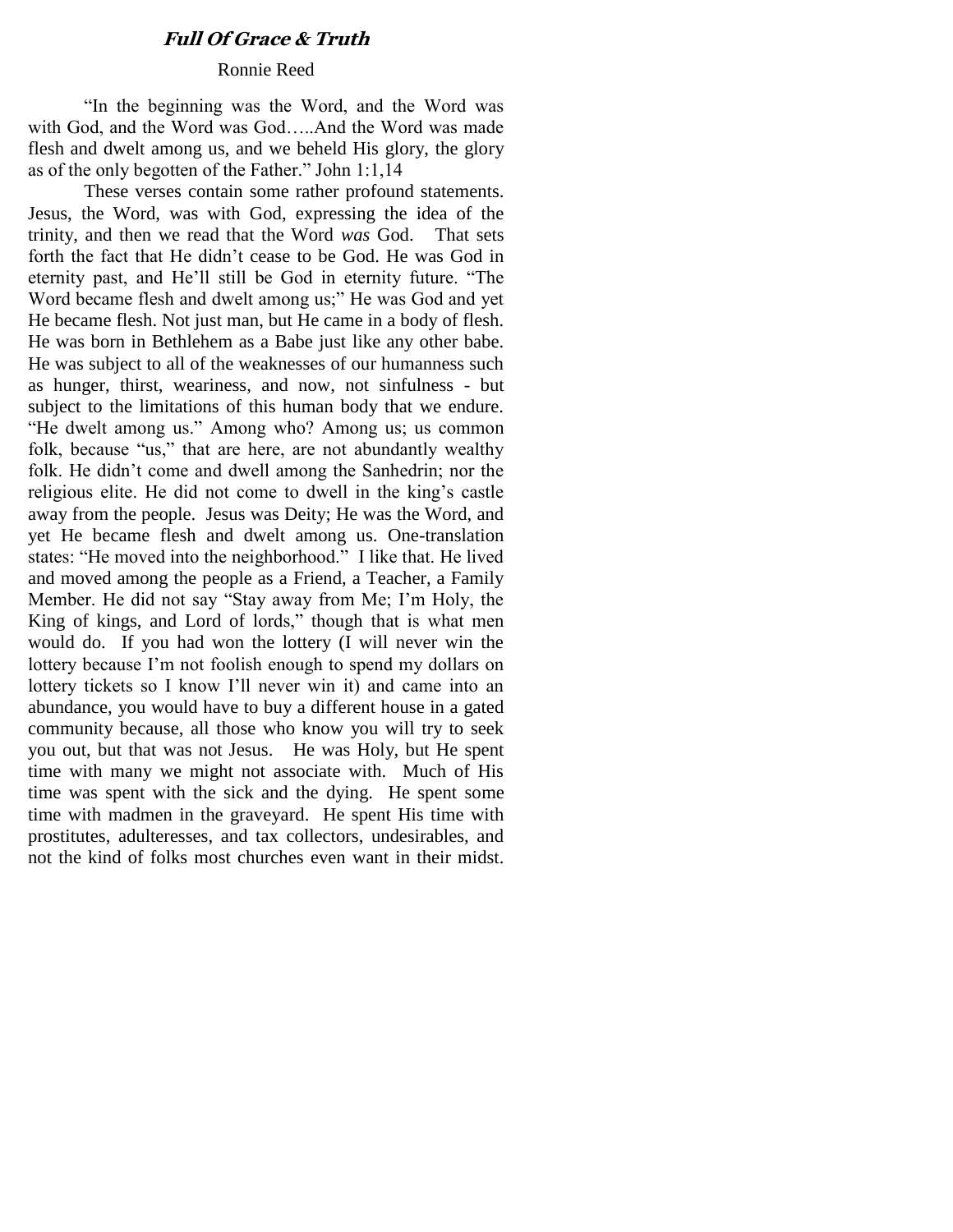Many who were eyewitnesses to His miracles beheld his glory, a glory that was not manifested in pomp and the earthly grandeur. He rather came to dwell among us, "*full of grace and truth*." V. 14 We all have a pretty good idea of what grace is, don"t we? Or do we? Grace is not justice, which is getting what you deserve. Grace is often used interchangeably with mercy and though they are not exactly the same, grace like mercy, means *not* getting what you deserve, but rather what you *do not* deserve.

Romans 5:1-5 shows some grace and truth in action "Therefore being justified by faith, we have peace with God through our Lord Jesus Christ: By whom also we have access by faith into this grace wherein we stand, and rejoice in hope of the glory of God. And not only so, but we glory in tribulations also: knowing that tribulation worketh patience; And patience, experience; and experience, hope: And hope maketh not ashamed; because the love of God is shed abroad in our hearts by the Holy Ghost which is given unto us." Then Paul adds, "…when we were yet without strength,…." or helpless as stated in the New American Standard version "..in due time" or the right time, "Christ died for the ungodly." V. 6 The apostle further instructs "But God commendeth or He demonstrated His love towards us in that while we were yet sinners Christ died for us. Much more then being now justified *by His blood*" (remember that phrase) "we shall be saved from wrath through Him. For if when we were enemies we were reconciled to God by the death of His Son, much more, being reconciled, we shall be saved by His life." Romans 5:8-10. These verses clearly show God"s grace to mankind in the Personage of Jesus Christ. "THE Truth," of the gospel, is also set forth here. Grace does not mean that God is showing favor to His friends. I hate to disappoint you if you thought you were in some kind of special group and that God"s grace was just displayed to you as being a special person and a special group. Simply stated, grace cannot be deserved. We do not deserve a justified or a right relationship with God, but we have one *by grace through faith without any works!* There is no effort on our part, except to believe, and a great percentage of Christians, do not really comprehend that statement. Many will say, "Oh I"m saved by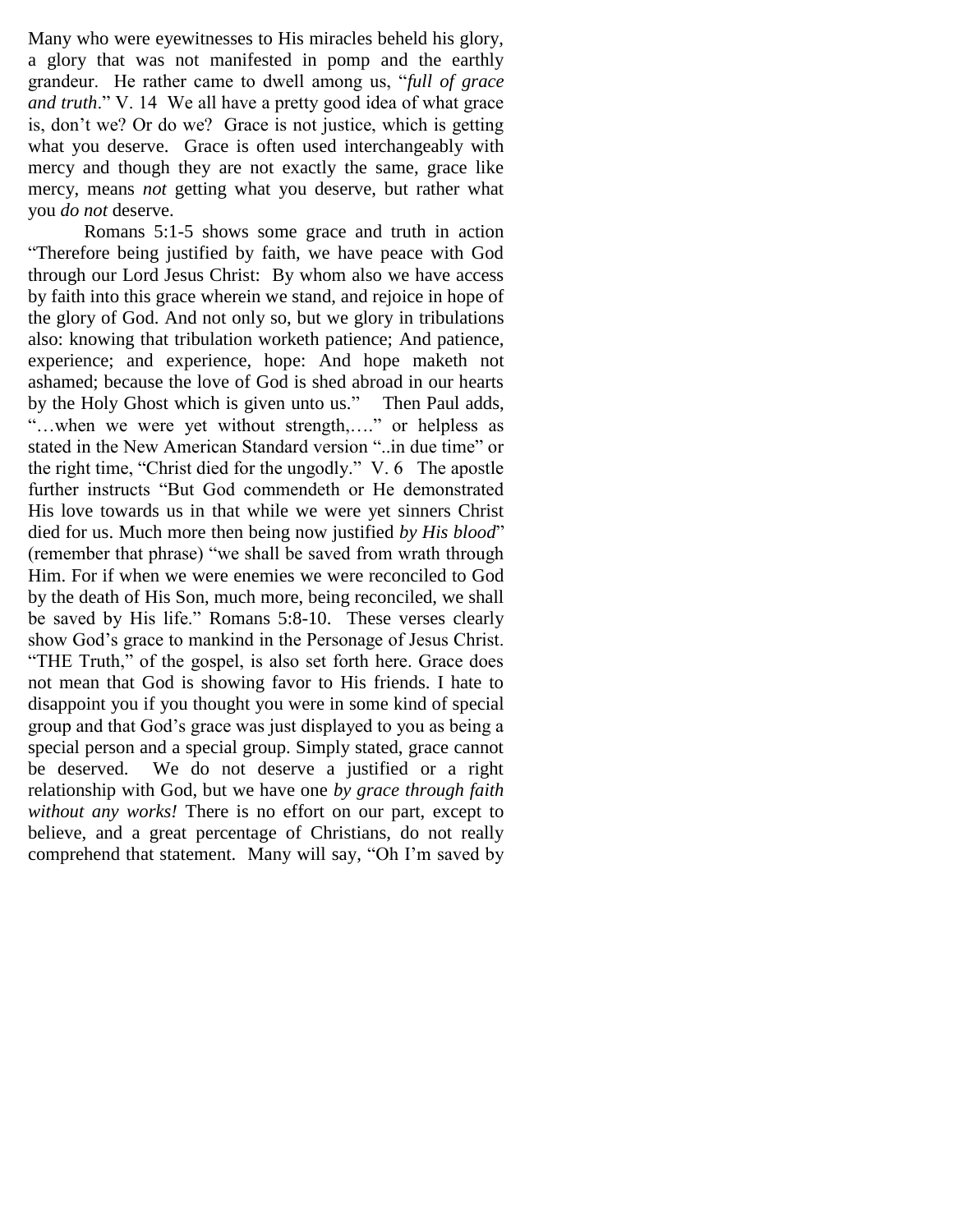grace through faith, but if I do something I might lose it." Nothing can separate us from the grace of God, Are you something? *Nothing* can separate us from the grace of God.

Notice verse 2: "By whom also we have access by faith into this grace wherein we stand, and rejoice in the hope of the glory of God." I"ve always loved that word; *access*. It means the door of God"s presence is always open to you; no matter who you are. It doesn't matter if you are the president, or the janitor; His door is open unto you. It is not like the president, or the governor or a senator; where there are always security guards to keep you out and they will. And they have to in this day and age. Security's tight because there are a bunch of nuts out there! But I have good news for you: God is not afraid of us! "Come on in!" He is not afraid of us, but the enemy would have us believe that we are not worthy to have access with the King. Access, how? By faith! In what? Grace! For what reason; how long? The answers are glorious! We stand in His grace with permanent access. The same faith that gave us peace with God has brought us into the permanent place of right standing with the Father. We do not fall in and out of God's grace as politicians do with their public. "For while we were still helpless, at the right time Christ died for the ungodly. But God commendeth (or demonstrated) His love towards us, in that, while we were yet sinners, Christ died for us. Much more then, being now justified by His blood, we shall be saved from wrath, through him. For if, when we were enemies, we were reconciled to God by the death of His son, **much more** being reconciled we shall be saved by His life.

We were helpless and ungodly, but at the right time, "in" due time," Christ died for us. This signifies that He did not die for us as soon as Adam fell, though He could have. God could have sent Jesus to earth immediately, but He waited until the law was in place, and required fulfillment. Jesus died at the exact time in history when the Romans were in power and crucifixion was the means of execution. God demonstrated His grace and His love towards us, in that "….while we were yet sinners Christ *died for us*. Much more then being now justified by His blood, we shall be saved from wrath through Him." God did not just tell you that He loved you; He proved it by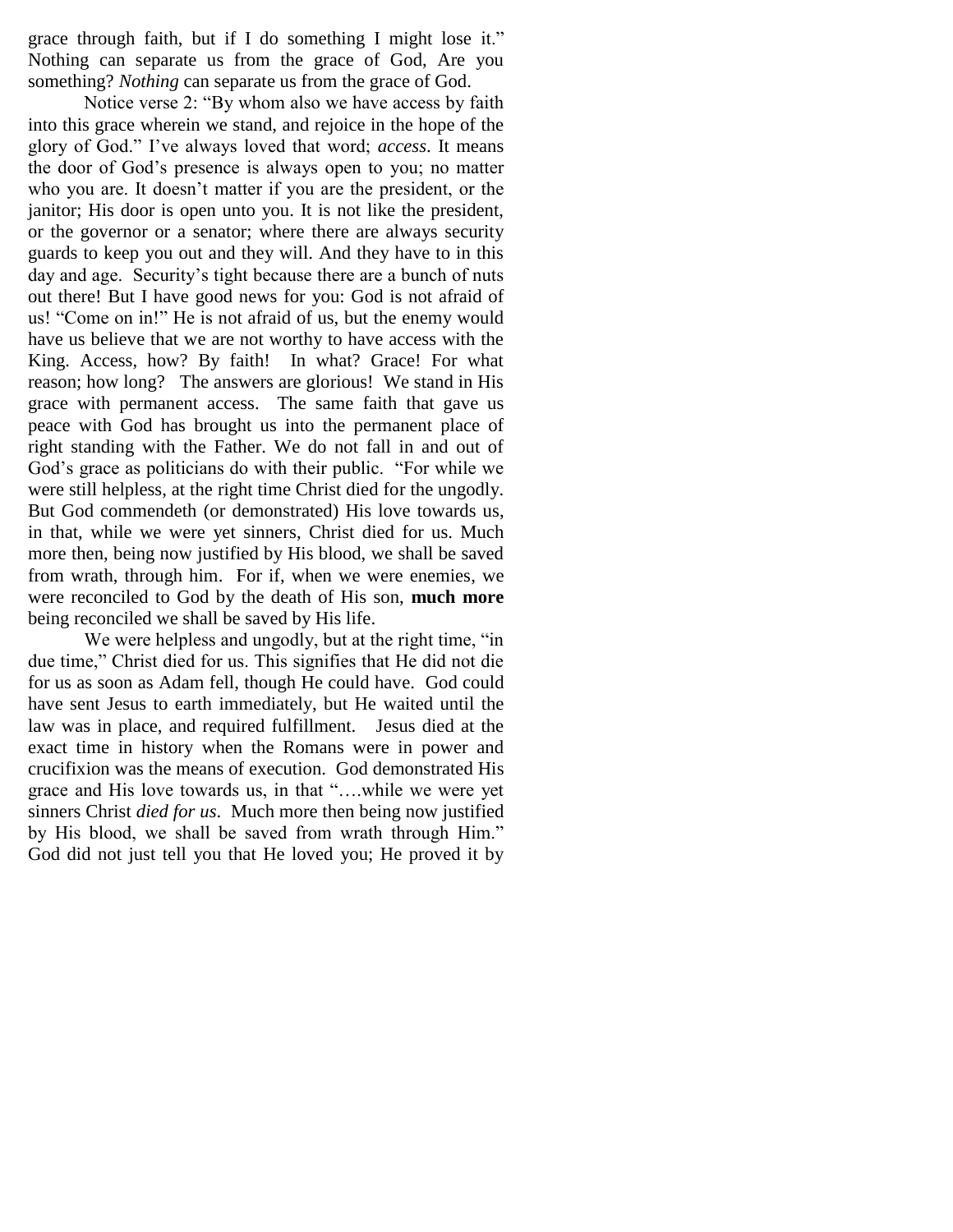sending His Son, not just to dwell with us but to die for us; to bring right standing to us. Jesus paid the price for our sins by his death; not by winning a 3-day battle in hell with Satan, as much of the Pentecostal Church today advocates. They have traded *The* truth of the scripture for a fairytale. Nowhere in Scripture does it tell us that Jesus fought in hell with Satan, and finally after 3 days He grabbed him by the nap of the neck and dragged him around hell in victory. That makes for good drama, but it"s bad scripture.

God"s grace brought Jesus to dwell with man full of grace and truth. He found us helpless, ungodly, sinners, and enemies as to our nature. Satan would have you leave God"s grace at the altar of salvation, never to live in its power in your own life.

Grace has been the central theme of Grace and Glory since its inception. No paper in the world has a longer history of proclaiming this message. It was originally called The Pentecost, and one of the reasons we are here, is to commemorate Grace and Glory's 100<sup>th</sup> anniversary. Oftentimes we use the expression, "we"re a grace saint," generally inferring that we are associated with Grace and Glory. But I have a word for you. A grace saint in the dictionary of heaven is any saint. The most legal believer that you will ever know is a grace saint, grace is the only way to become a saint. We will all be grace saints when we get to heaven, but some understand a little more about what being a grace saint means. Likewise, when we speak of having, **The Truth**, it is generally a reference to understanding the bridal message, and it is a precious message. Once again I have a word. "The Truth," of this gospel message is found in the simplest of songs sung downstairs in Children's Church, "Jesus loves me this I know for the Bible tells me so." The bridal message of love is only one of many messages set forth in scripture. The truth that rings throughout God's Word is the foundation of all the different truths found therein, and it is that message of the cross which makes all these other messages alive. The message of the cross brings grace to life, and reality to our experience. He found us helpless, ungodly sinners, as to our nature, and paid the price for us. We are still helpless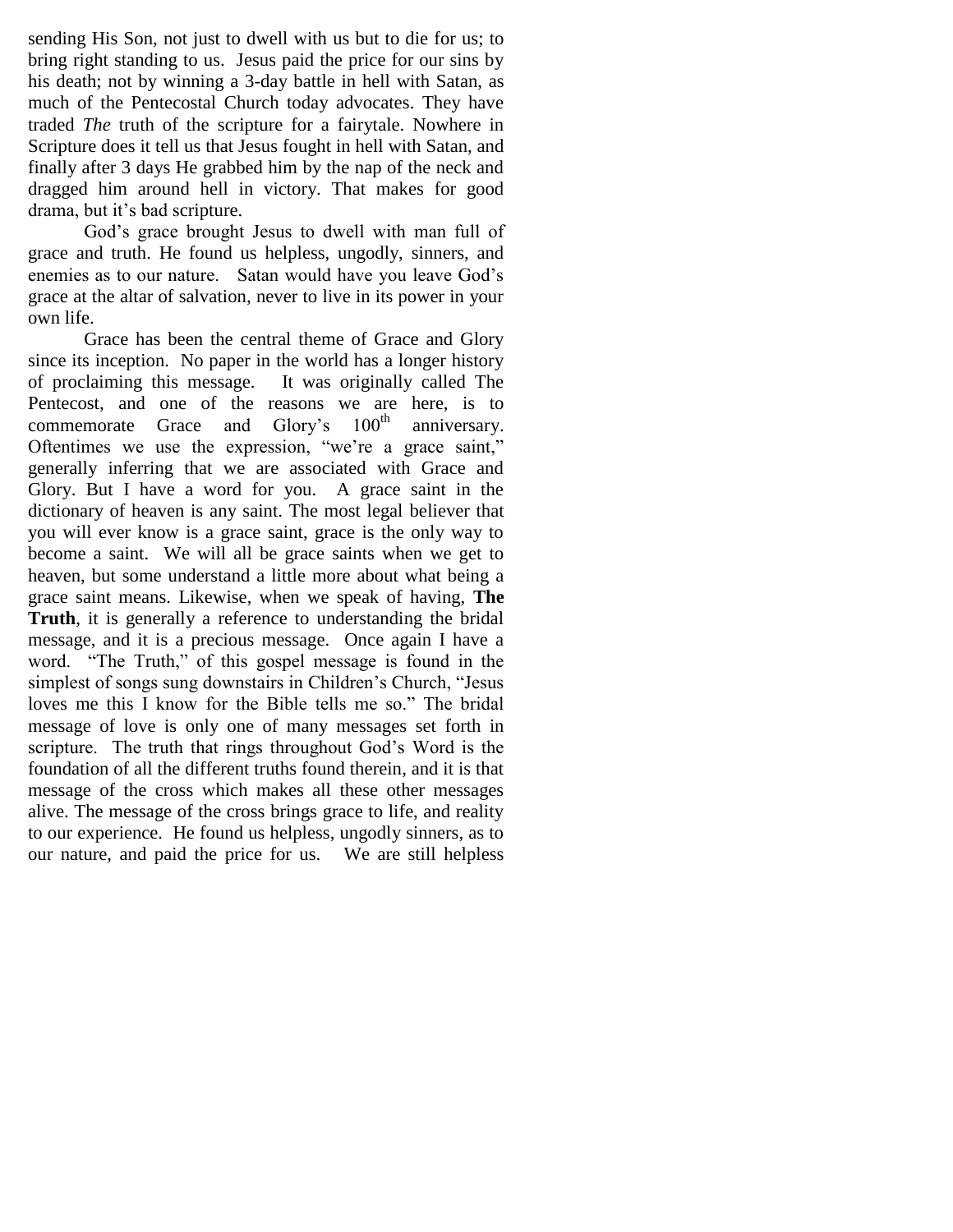ungodly sinners, sometimes enemies in our actions. The scripture says to "be strong in the grace that is in Christ Jesus," meaning that at times you are weak in grace. Paul exhorts us to "grow in grace," because there are times when you act like children in showing grace. If these things are not so, why did Jesus have to tell Peter "Get thee behind me Satan?" It is because, at that precise moment, Peter was an enemy to God"s purposes for the Lord Jesus Christ.

None of us had a cross word with our spouse while coming to church this morning, did we? We never treat others unkindly, or lack in showing grace, do we? The fact is some of the most hurtful comments ever made come from other Christians. Some of the ugliest, most painful letters come from other Christians who"ve gotten God"s will for you. Their letters usually start out "Dear Brother or Sister.., We love you *but.*" And then there are those calls from concerned ministers or elders from other churches that try to tell you that what you are doing in *your* church is not what God would have you do. These do not teach modern-day apostleship, but they act like one. There is no hurt like church hurt, and while the church is supposed to be the hospital where folks get fixed up, it may often be the hood where they get beat up.

Paul was forsaken by many; abused physically by some he had tried to help. He had been lied about, even accused of being a false prophet, he exhorts his son Timothy, on the importance of being strong in grace that is in Christ Jesus. Do you know why he said that? I want to tell you, but shhhhh, do not tell anybody. Its because We are helpless, disabled.

One of the greatest examples of God's grace in scripture is found in II Samuel 9, but the story begins in II Sam. 4:4. "And Jonathan, Saul"s son, had a son that was lame on his feet. He was five years old when the tidings came of Saul and Jonathan out of Jezreel, (word came that Saul and Jonathan had been killed in battle) and his nurse took him up, and fled: and it came to pass, as she made haste to flee, that he fell, and became lame. And his name was Mephibosheth." We are not told the specifics of this fall, but in her haste to protect him, Mephibosheth became a cripple all his life. Undoubtedly, this young five year old does not grasp the gravity of this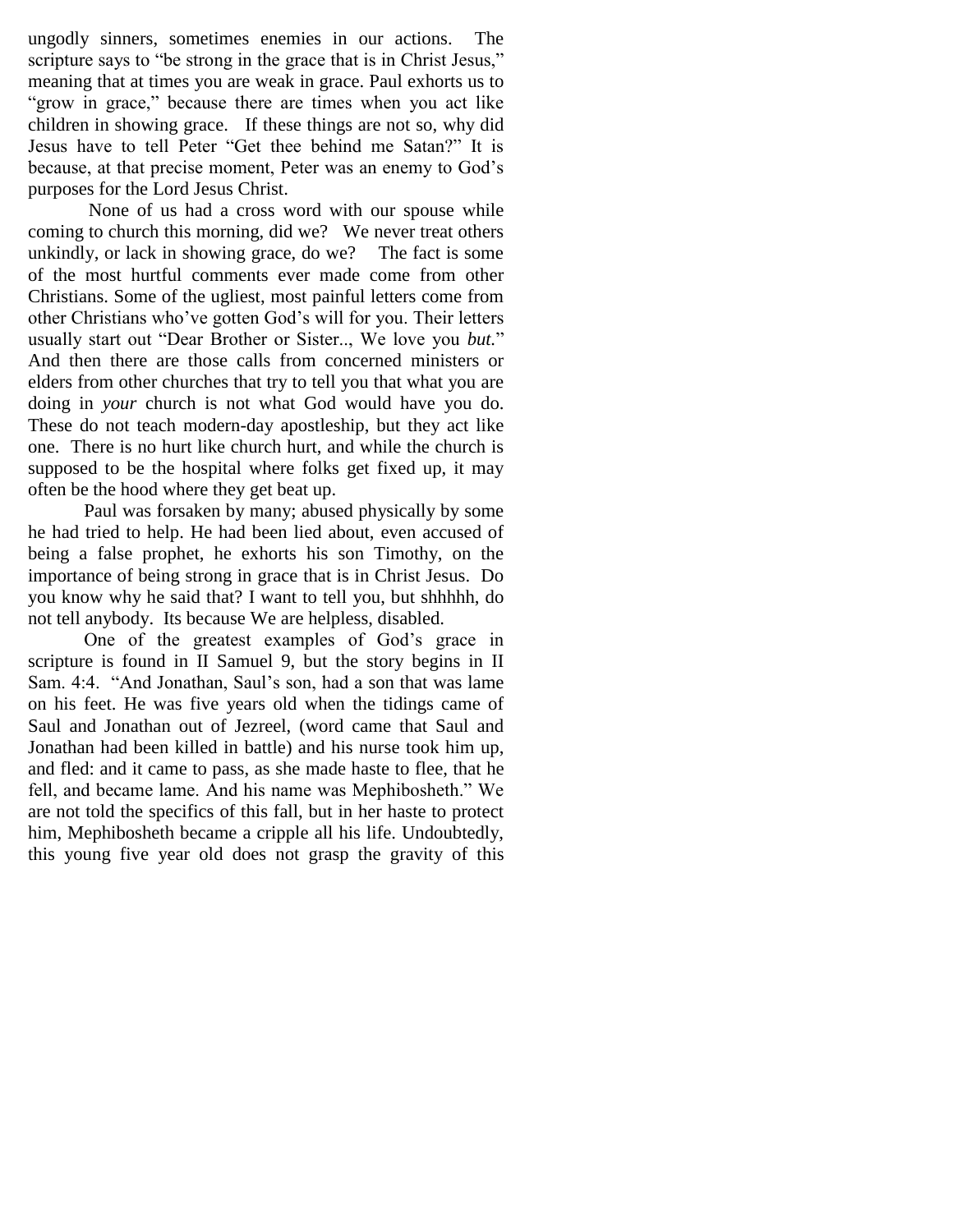situation. He was King Saul's grandson and had been living as such. We might picture him, as kids do, playing with a toy sword, fighting David who was his grandpa's enemy. Once word came that Saul was dead, the nurse knew immediately the custom of that day was to wipe out all of the family and servants of the past king. David would surely kill the entire household of Saul.

David had been successful in defeating his enemies, but rather than being vindictive, he could reflect on what God had done for him, for he had experienced the grace of God in coming from the sheepfold to the throne room. He was really a forgotten son, for after Samuel had viewed seven of Jesse"s sons, he said "Are here all thy children? And he said, There remaineth yet the youngest, and, behold, he keepeth the sheep.." I Sam. 16:11 In effect, David's dad says "Oh yeah, I forgot; I do have one more."

This forgotten son, however, had experienced the grace of God, enabling him to now show it to others. "And David said, Is there yet anyone left of the house of Saul, that I may shew him kindness for Jonathan's sake?" II Sam. 9:1 A servant named Ziba informs him "….Jonathan hath yet a son, which is lame on his feet." Mephibosheth had been in hiding all these years in fear for his life, his whereabouts kept a secret until now. He no doubt had been told all his life that David would try to kill him. He came from a disgraced family; rejected by God. Sound familiar? We all came from that same family, and as was Mephibosheth, all under the sentence of death, apart from the grace of God.

We do not know for sure what Ziba was thinking at this time, but I think it may have been something along this line: "David, my lord, king of Israel, this is the palace. You need the brightest and the best around you, men of might and strength. You need warriors, not a disabled cripple. Ziba didn"t get it, for this narrative is all about grace. Ziba had missed the most important part of David's question in verse 1: "Is there yet any….that I may shew him kindness…?" Do you not love David"s response, as He says "Where is he?" David, would show kindness to Mephibosheth out of pure grace. He does not ask questions such as "do you think he"ll ever get better, or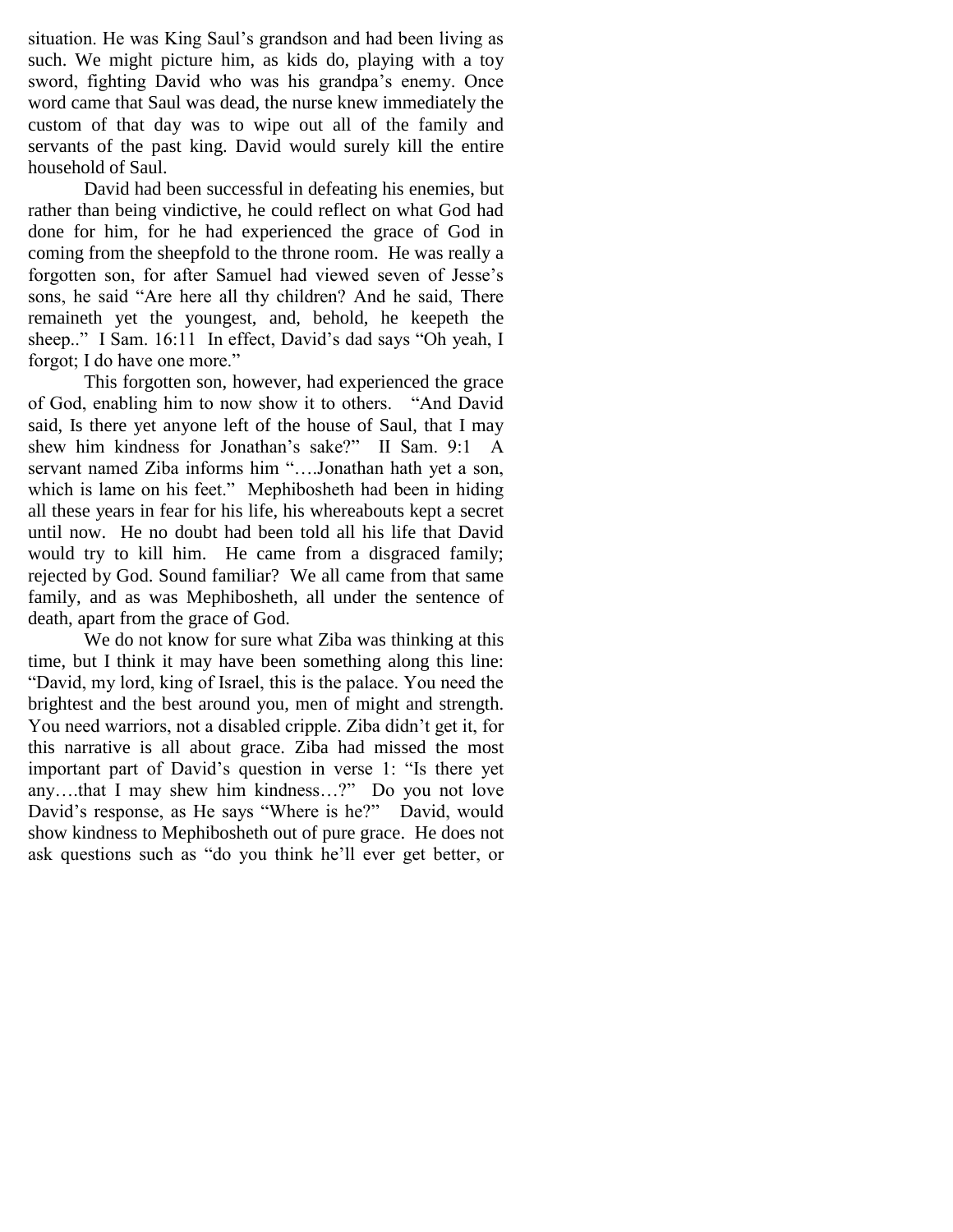does he walk with crutches? Does he have to have someone to help him?" Today we might well ask such questions, because we do not want to get stuck! We do not necessarily want to get hung up with a cripple, and we are not disabled, are we? The fact is, we are all disabled and in need of grace. David says "Where is he? And Ziba said ….he is in the house of Machir, the son of Ammiel, in Lodebar." V. 4 Mephibosheth"s nurse had escaped with a child that would be hidden all these years in Lodebar, meaning "no pasture, barren, desolate." He was now part of a destitute family, hiding out all these years in a barren place. Sometimes, our difficulty may be our own fault, but Mephibosheth had done nothing amiss. He was lame in both feet, due to no fault of his own, doomed to a barren place of dependency, with no inheritance. Today, one can be in Church and still dwell in Lodebar, which can be a condition, and not just a place.

Though King David fetched this man out of such misery, he could have let him live out his life in peace, with Mephibosheth never knowing that his location had ever been discovered. He could have thought, "I don"t know if I really want to be saddled with a cripple here in the palace. I can still keep my promise to Jonathan by letting him live, and just send regular provisions. Instead, Mephibosheth was brought to the palace. Without doubt, the last thing in the world he wanted to see, was the king"s soldiers at his door saying, "King David wants to see you."

This was the day he had dreaded all those years. "Now when Mephibosheth, ….was come unto David, he fell on his face, and did reverence. And David said, Mephibosheth. And he answered, Behold thy servant!" V. 6 Mephibosheth fell on his face, no doubt expecting to die, but "...David said unto him, Fear not: for I will surely shew thee kindness (or mercy, or grace) for Jonathan thy father"s sake . . . And thou shall eat bread at my table continually. And he bowed himself, and said, What is thy servant, that thou shouldest look upon such a dead dog as I am?" This is the response of one who was still a helpless sinner from the family of an enemy to David. He was in need of grace, and it came with these words: "Fear not." What a shock! Expecting his head to be cut off or to be run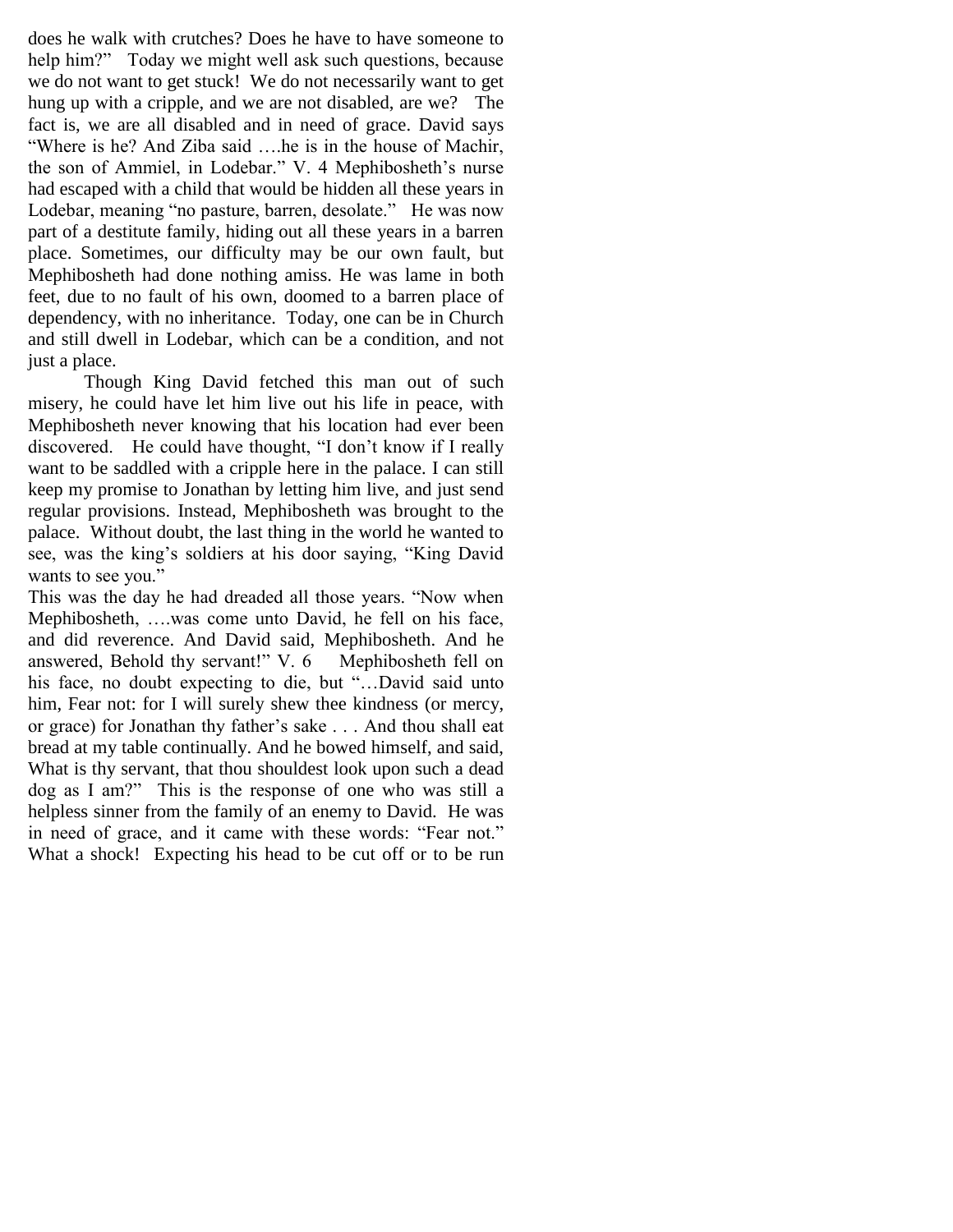through with a sword, grace found him and changed his life. His handicap and his past had left him feeling worthless, but grace was sufficient enough to change his life. Today, when you are weak and cannot walk any further, or believe any more, His grace will carry you. Jesus says "My grace is sufficient for you."

David said: "I will surely shew thee kindness for Jonathan thy father"s sake." Mephibosheth did not receive grace because of something he had done. It was rather based on David"s love for his father, just as God"s grace has been shown unto us on behalf of Jesus Christ. Grace is a demonstration of love that is not deserved and cannot be repaid, extended towards us, "in that while we were yet sinners Christ died for us."

"Then the king called to Ziba,…I have given unto thy master's son all that pertained to Saul.....Thou therefore, and thy sons, and thy servants, shall till the land for him,….bring in the fruits, that thy master's son may have food to eat: but Mephibosheth thy master's son shall eat bread always at my table…..Then said Ziba unto the king, According to all that my lord the king hath commanded his servant, so shall thy servant do. As for Mephibosheth, said the king, he shall eat at my table, as one of the king"s sons…….So Mephibosheth dwelt in Jerusalem: for he did eat continually at the king"s table; and *was lame on both his feet*." V. 9-12 Mephibosheth"s family went from being a disgraced, doomed, and destitute family to one that had an inheritance, all because of grace. Note however the special grace given to Mephibosheth, as the king said "he shall eat at my table as one of the king's sons." How good is that! From the ghetto of Lodebar, to the king"s table. "….as one of the king"s sons." Oh what matchless grace!

Picture for a moment, dinner at David's table one night. Absalom is there, along with Tamar (David"s beautiful daughter). Solomon, Amnon, and Adonijah are there. Solomon says "Dad, can we say the blessing so we can eat?" And David says "Not yet." And then you hear a "plunk, scrape; plunk, scrape; plunk, scrape," as David says "Mephibosheth isn't here yet, we must wait for him." Mephibosheth ate continually at the king"s table, rather than just a short period time. This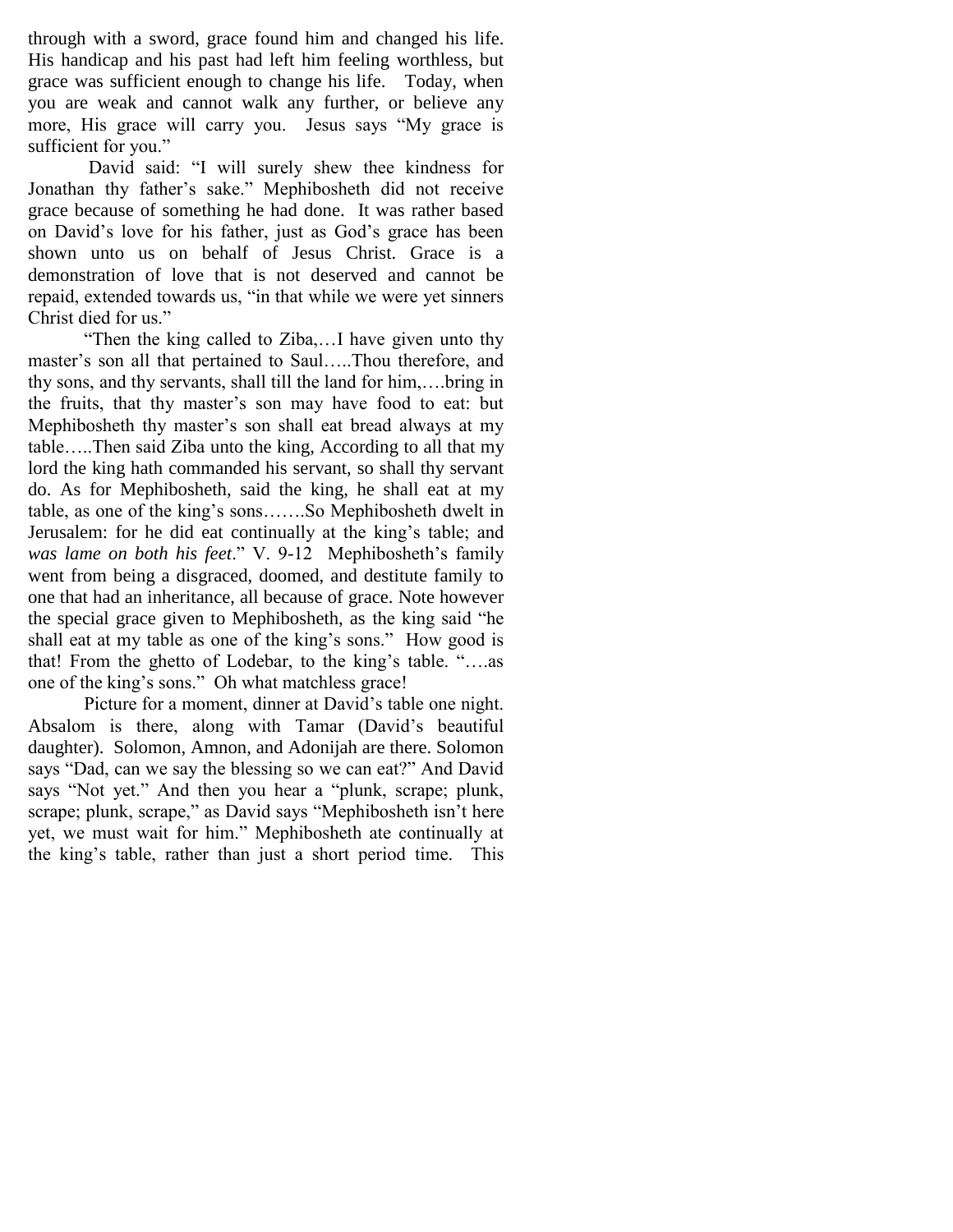section ends with this needy man lame on both feet. Grace brought us out of the barren waste of Lodebar, but we are daily in need of a new supply. We are to grow in grace so that we might be strong in that same grace that is in Christ Jesus. It comes from Him, rather than from us, but it is intended to flow **through** us. God did not show grace to David that he might keep it, just for himself. He intended that it flow through him to someone else.

(Ed. Note. This excellent message, delivered at the recent Labor Day Meetings, was transcribed from an audiocassette and has been edited extensively to put it into print.)

#### დ დ დ დ დ დ დ დ დ დ დ დ  $\alpha$

# **WASHINGTON'S PROCLAMATION**

 WHEREAS, it is the duty of all nations to acknowledge the providence of Almighty God to obey His will, to be grateful for His benefits, and humbly to implore His protection and favor;

WHEREAS, Both the houses of Congress have by their joint committee, requested me "to recommend to the people of the United States a day of public thanksgiving and prayer, to be observed by acknowledging with grateful hearts the many and signal favors of Almighty God, especially by affording them an opportunity peaceably to establish a form of government for their safety and happiness"!

Now, therefore, I do recommend next, to be devoted by the people of the states to the service of that great and glorious Being, who is the beneficent Author of all the good that was, that is, or that will be, that we may then all unite in rendering unto Him our sincere and humble thanks for His kind care and protection of the people of this country.

--George Washington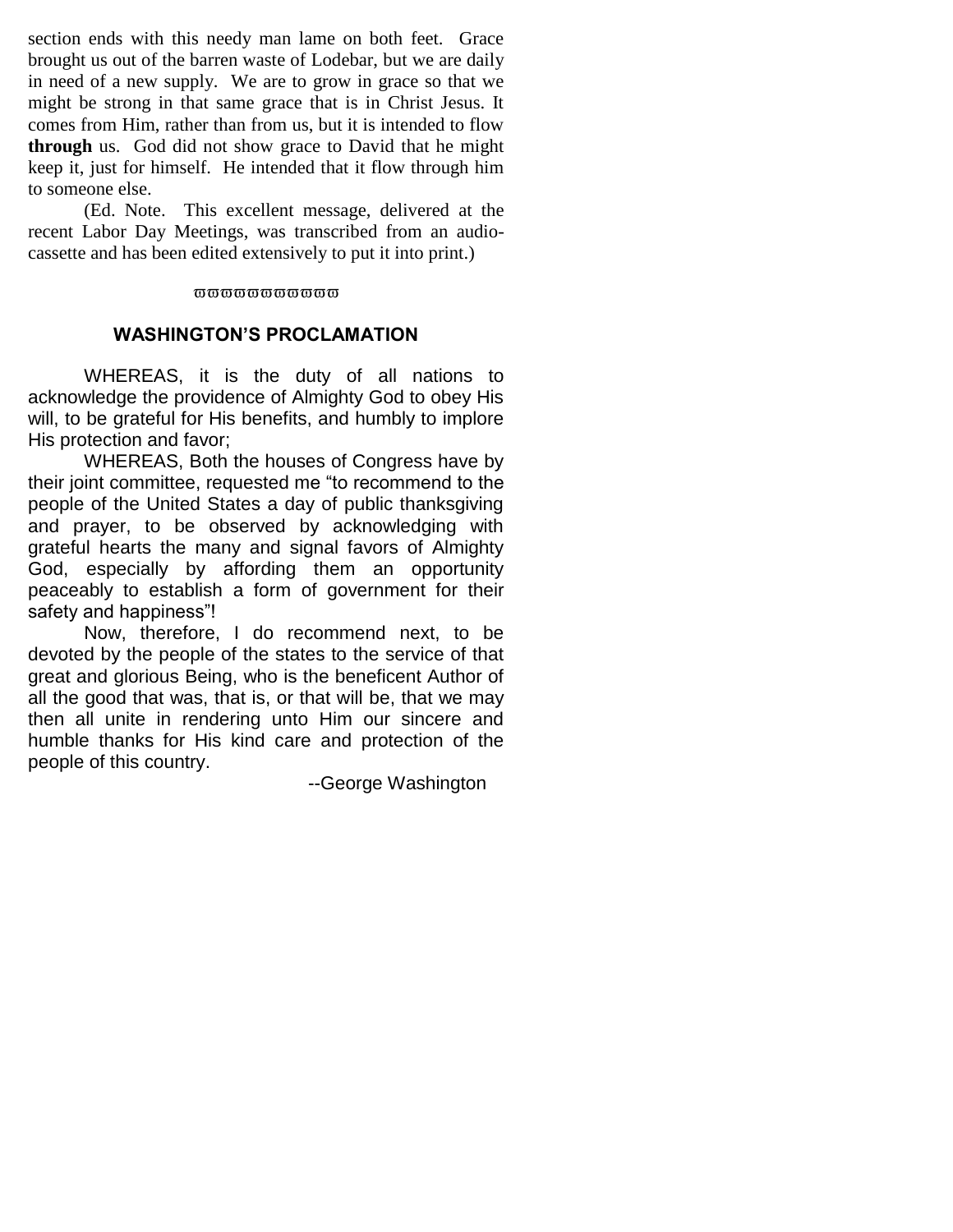PAUL'S GOSPEL

# IN THE SONG OF SOLOMON

Alice S. Mooneyhan

# **Our Perfect Standing in Christ Continued**

4:4. "Thy neck is like the tower of David." This is a peculiar comparison. If Solomon were speaking directly of the Shulamite and made this statement, she might not have felt complimented. "Builded for an armory" shows this woman as a tower of strength to other saints. They come to her for help, for counsel, for advice and for prayers. Saints who have gone on with the Lord and have fought battles themselves, teach others how to fight battles, how to stand and withstand the power of the enemy.

"Whereon there hang a thousand bucklers, all shields of mighty men." The tower of David with a thousand shields of mighty warriors is a testimony to the battles fought and the victories won. We can either encourage or discourage others by our own attitude, whether we have the victory ourselves, or if we do not. So let us always be in victory; let us take the victory, that we might be a tower of strength to others. This tower was also a lookout, designed to watch for the enemy. We must be always alert and vigilant against the craftiness of the enemy by which he would deceive us.

4:5. "Thy two breasts are like two young roes that are twins, which feed among the lilies." this speaks of the nourishment which mature saints can give to the babes in Christ. They are able to teach and instruct others. In Acts 20:28, Paul said to the elders of Ephesus, "Take heed therefore unto yourselves, and to all the flock, over the which the Holy Ghost hath made you overseers, to feed the Church of God." In Hebrews 5:12, Paul rebukes those Hebrew believers, saying, "For when for the time ye ought to be teachers, ye have need that one teach you again which be the first principles of the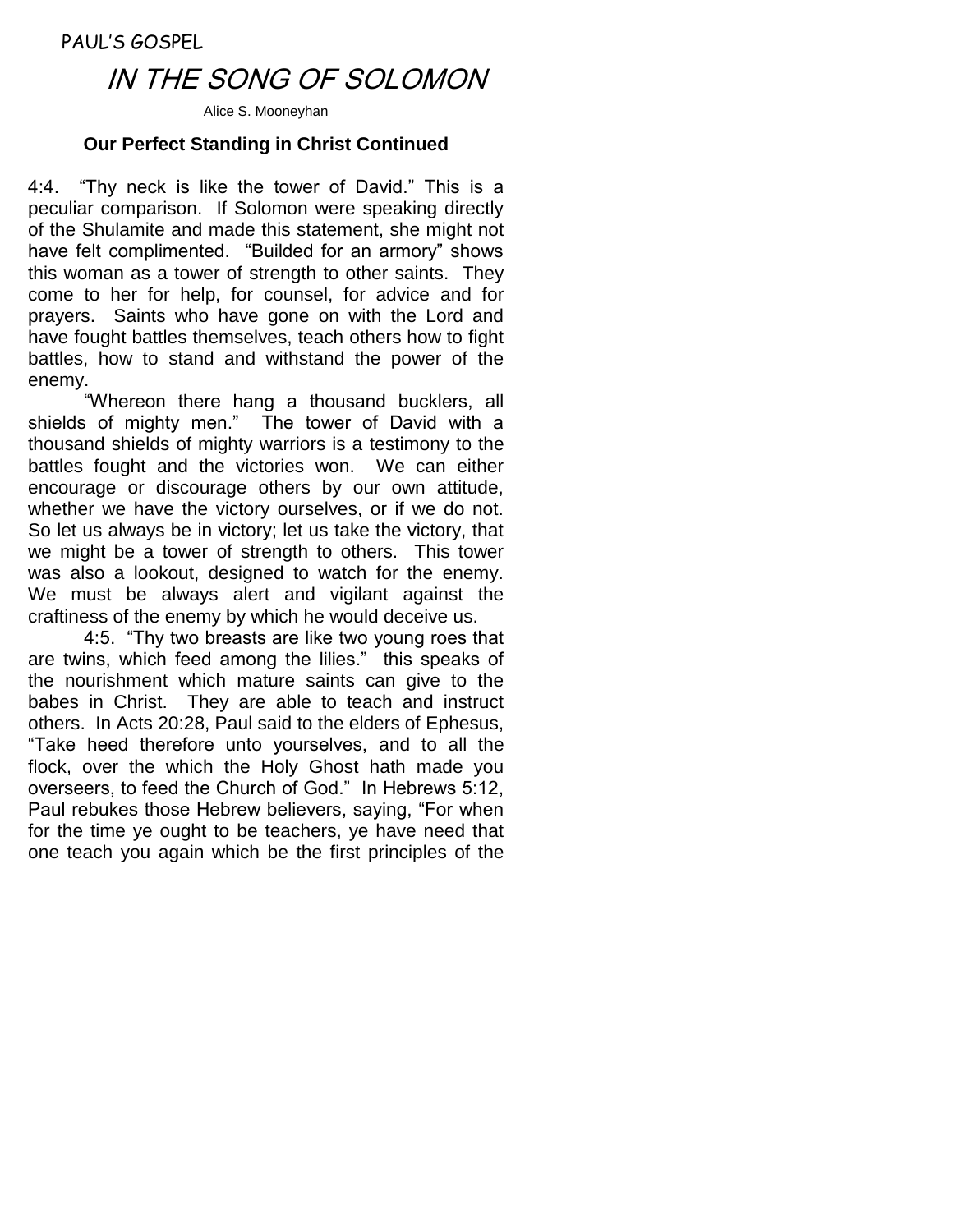oracles of God; and are become such as have need of milk, and not of strong meat." Too many Christians today are still in their baby clothes. They have not grown and are not able to instruct others in the things of God. I thank the Lord for saints who have sat under the teaching of the Truth; most of them can instruct others in God's Word. Oh, it is a privilege to have access to the TRUTH OF GOD'S WORD! Let us take it in. Let us make it practical, that we might really and truly be an example as well as an inspiration to others.

4:6. This verse gives us a hint of the way this woman will come to the place of perfection. It is the Beloved speaking: "Until the day break, and the shadows flee away, I will get me to the mountain of Myrrh, and to the hill of frankincense." Jesus Himself went to the mountain of myrrh and to the hill of frankincense when He went to Calvary. He suffered for our salvation, but we also suffer with Him. We must go the way he went, the dependent way, the suffering way.

The story of Abraham offering Isaac is a wonderful story. Abraham suffered when he went up the mountain with Isaac. He was identified in a measure with God who gave His Son. We go through sufferings which are akin to the things that God and His Son suffered, but this suffering brings forth the fragrance of frankincense so, let us not be discouraged, nor even surprised, if we are called to suffer. This is the way that the Life of Christ is manifested in sweet fragrance in our lives. Until we are broken in spirit, the Christ-like life within us never emits any fragrance. When we are crushed and broken, we pour out our heart's emotions to the Lord. This is sweet incense to him, and it makes a sweet aroma to others also.

4:7. "Thou art all fair, my love; there is no spot in thee." This brings us to that Divine Product in Ephesians five: "That He might present it to Himself a glorious church, not having spot or wrinkle, or any such thing; but that it should be holy and without blemish" - Ephesians 5:7. If we feel that it is impossible for us ever to come to that place where there is no spot in us, let us not forget that "we are His workmanship." God "is able to do exceeding abundantly above all that we ask or think, according to the power that worketh in us" -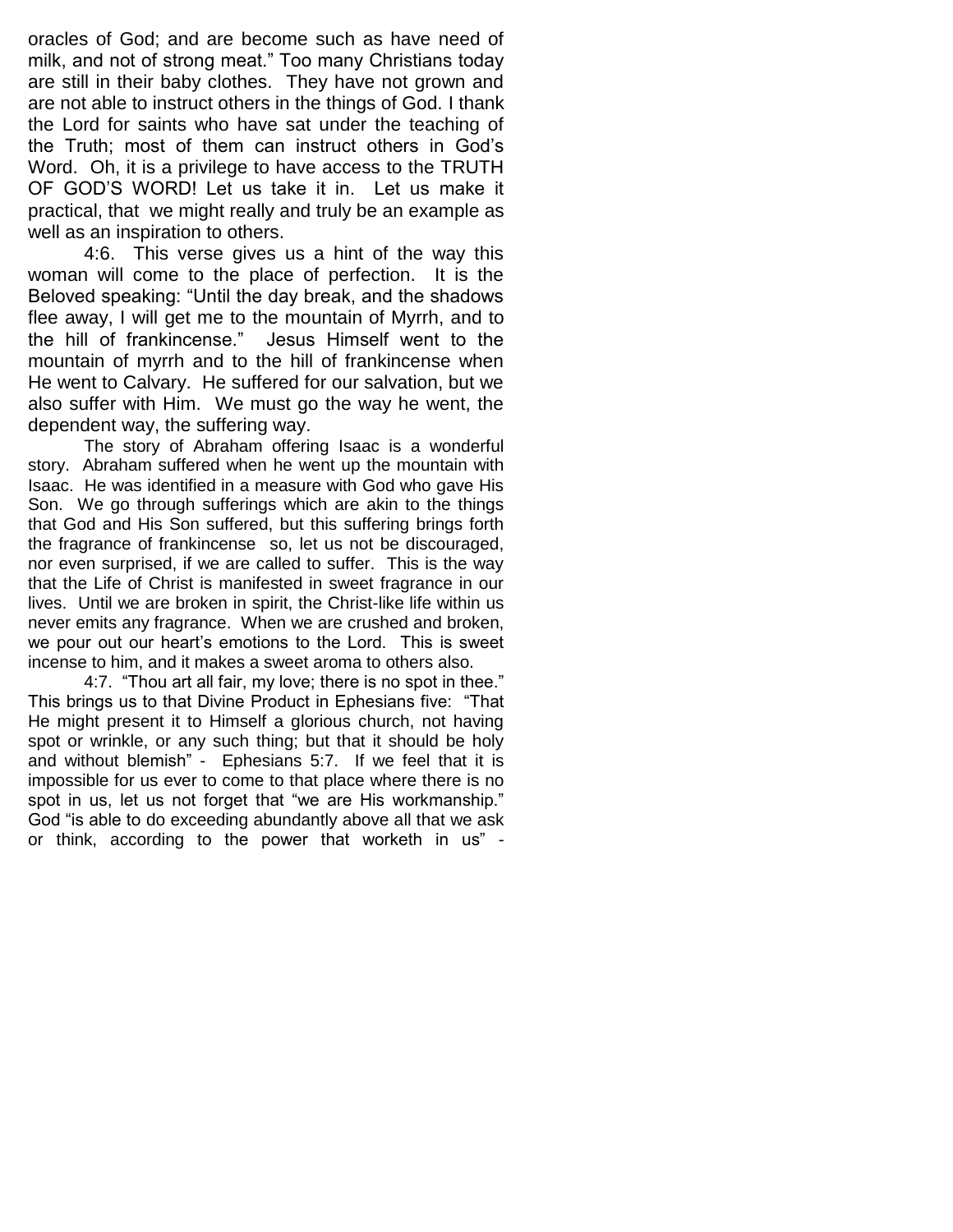Ephesians 3:20. What He has promised, He is able to perform. Our responsibility is only to yield to the Lord. He will work in us that which He has purposed to do, in order that we may become the *Divine Product.* Jesus Christ was as "a Lamb without blemish and without spot" - I Peter 1:19, and the Bride of the Lamb will be like Him. What a picture this is! What a work of redemption that will forever please the heart of our Lord Jesus Christ!

(To Be Continued)

#### *THE WAY TO GO*

*As you travel through life, Stop for a while to pray; Bow your head in reverence; Then continue on your way.*

*As you proceed on your journey, You may see someone in pain; Reach out a helping hand; Help them back into the right lane.*

*God is always there. He knows your every need. He knows before you ask Him; Your every thought He does read.*

*So as you work from day to day In whatever role you're cast, Just relax a bit and enjoy this life, But, remember, Only what's done for Christ will last.*

*-- Rex Coopride*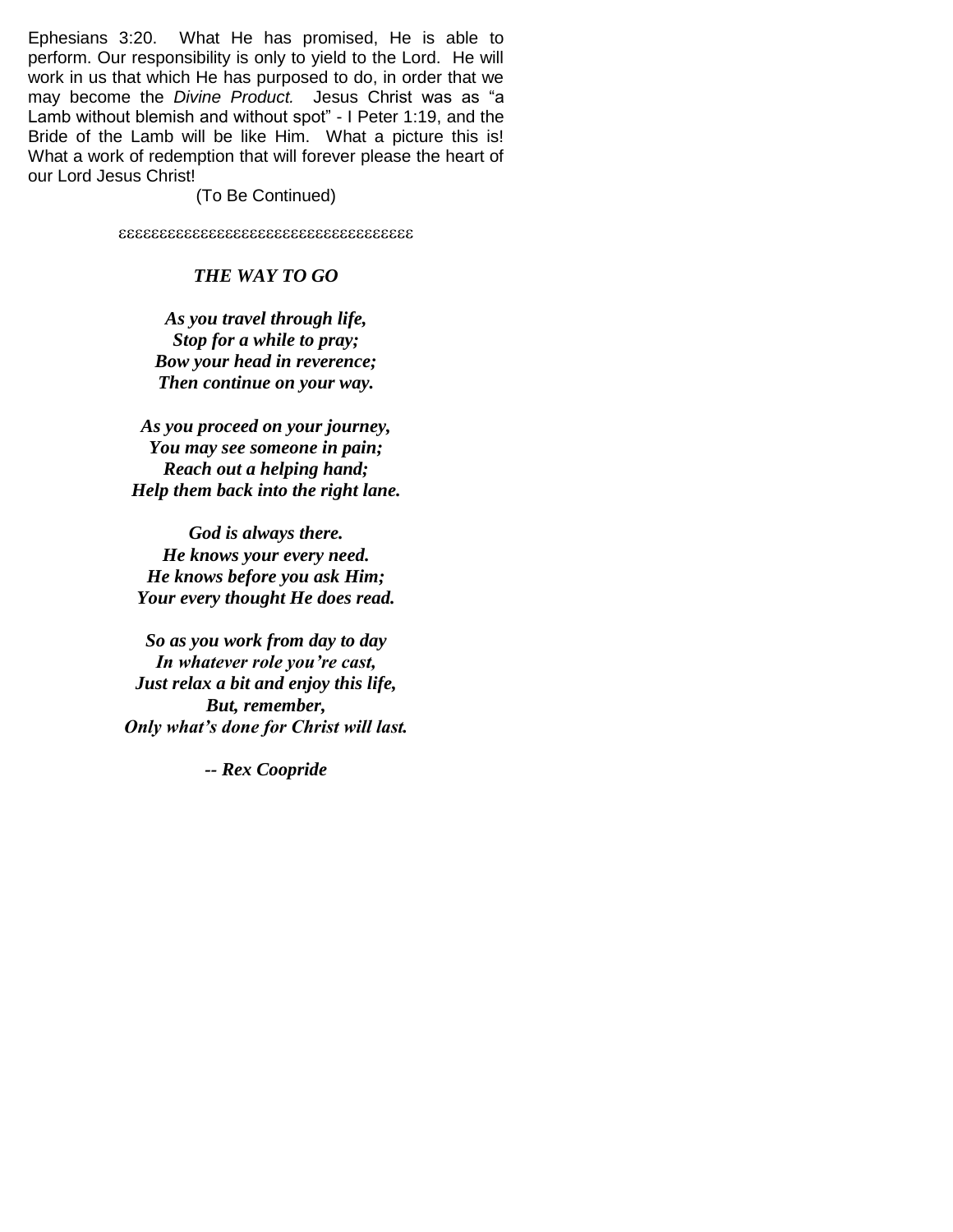# EVERY DAY GIVING THANKS *Ruth E. Smith*

# *"This is the day which the Lord hath made; We will rejoice and be glad in it." Psalm 118:24*

The Psalmist's reminder shows us the proper attitude toward each day that God gives us. But right away I hear some reply, "I don"t understand why I have such heavy burdens, physical weaknesses, financial needs. The home situation is chaotic. I"ve just lost a loved one. I am caring for someone who is exhausting my patience. My job situation is more than I can bear…...and you tell me, "This is the day that the Lord hath made; we will rejoice and be glad in it.' I can't do it!"

What, then, are we going to do with Paul's admonition: "In everything give thanks, for this is the will of God in Christ Jesus concerning you" - I Thessalonians 5:18. Verse 16 is just as exacting -"Rejoice evermore." I would ask, "Does God ever demand us to do something that is impossible for us to do?" Perhaps it may be humanly impossible; but when we combine our weakness with God"s strength, nothing is impossible.

There are some ways to help lick the blues and depression. God did not say to thank Him FOR all things, but IN all things. Suppose a good Christian father and breadwinner of the family has just been taken away by death. It would be very difficult to thank God for his death, but we can thank Him IN it. God gives several specific promises:

 1. "And we know that all things work together for good to them that love God, to them who are the called according to His purpose" - Romans 8:28. He does not say that All things are good, but that when we love God and have committed our ways to Him, He, in turn, will cause the bad, crushing things, to work good for us. He gives special promise to the fatherless and widows. "Sing to God, sing praise to His name, extol Him who rides on the clouds. His Name is the Lord, and rejoice before Him. A Father to the fatherless, a Defender of widows, is God in His holy dwelling" - Psalm 68:4-5 NIV.

 2. Thank Him that you will not go down under the situation. The Apostle Paul learned the secret of bearing up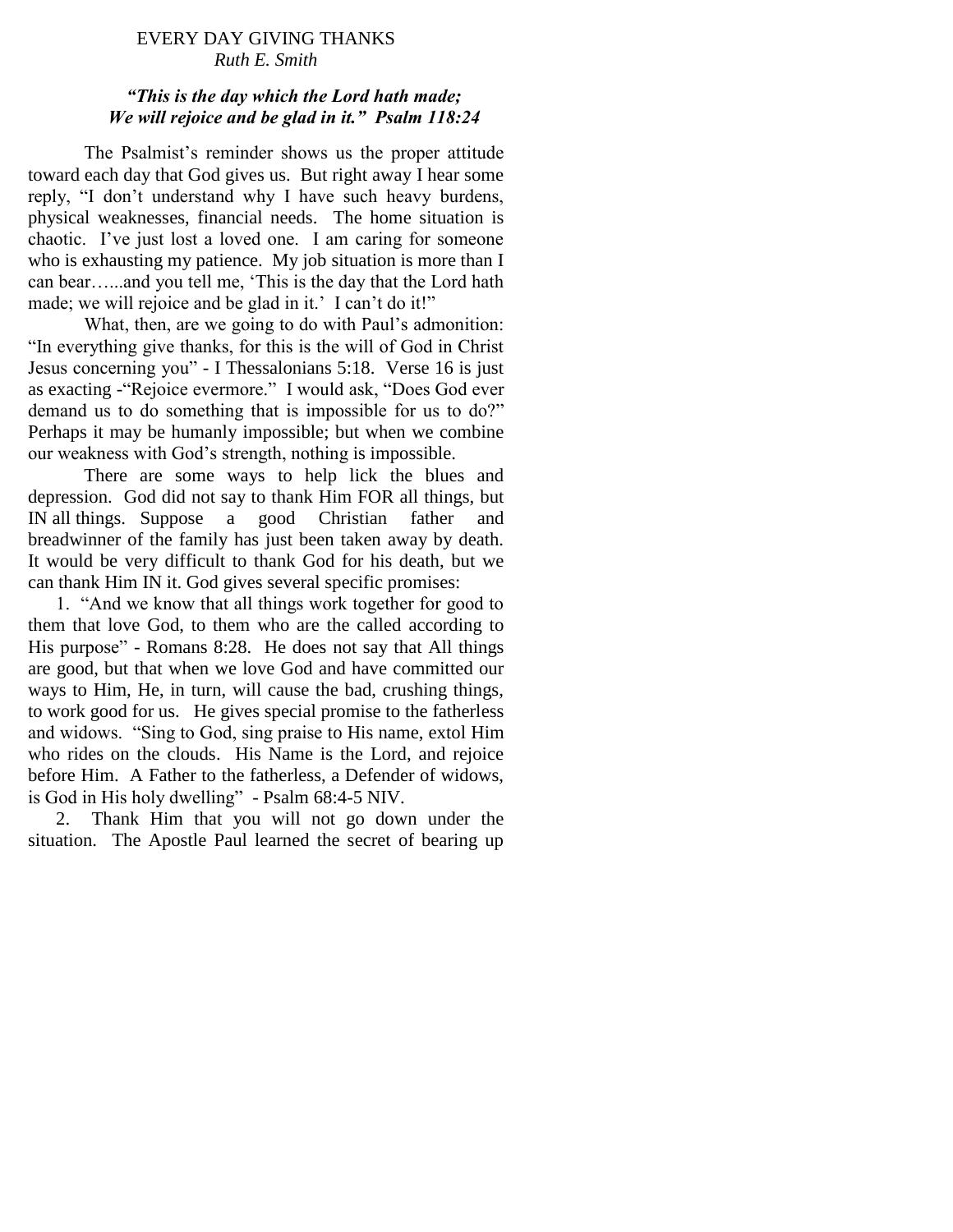under a long and difficult trial. "….My grace is sufficient for thee: for My strength is made perfect in weakness: most gladly therefore, will I rather glory in my infirmities, that the power of Christ may rest upon me. For when I am weak then am I strong" - II Corinthians 12:9-10.

 3. He will deliver you from all your affliction and hardships. "Many are the afflictions of the righteous; but the Lord delivered him out of them all" – Psa. 34:19. Job also knew this truth "Although affliction cometh not forth of the dust, neither doth trouble spring out of the ground; Yet man is born unto trouble…. I would seek unto God, and unto God would I commit my cause: Which doeth great and unsearchable; marvelous things without number." Job 5:6-9

 4. Thank Him that you don"t have to figure your way out of things, but that you can "commit thy works unto the Lord, and thy thoughts shall be established" - Proverbs 16:3. "Trust in the Lord with all thine heart; and lean not unto thine own understanding. In all they ways acknowledge Him and He shall direct thy paths" – Prov. 3:5-6. "If any of you lack wisdom, let him ask of God, that giveth to all men liberally, and upbraided not; and it shall be given him" - James 1:5.

 5. When we get into deep trouble, be it physical, financial, or mental, we become so bogged down by looking at the problem that it becomes like a mountain that we cannot climb over, or go around. That is we are stuck; but God, Who knows the end from the beginning, can "unstuck" us. He says, "Call unto me, and I will answer thee and show thee great and mighty things which thou knowest not" - Jeremiah 33:3. By nature, I am not an optimistic person, nor am I one who is naturally grateful. God has taught me much, and is teaching me these things. How? Through every day circumstances.

 6. When doing a job I dislike, I have learned that the way to victory is to do it as unto the Lord -- as if He were my Boss -- then I will give it my very best. I know also that I will be rewarded for it, whether or not I receive even so much as a "thank you" from others. "Employees (servants), obey your earthly employers (masters) in everything; and do it, not only when their eye is on you and to win their favor, but with sincerity of heart and reverence for the Lord. Whatever you